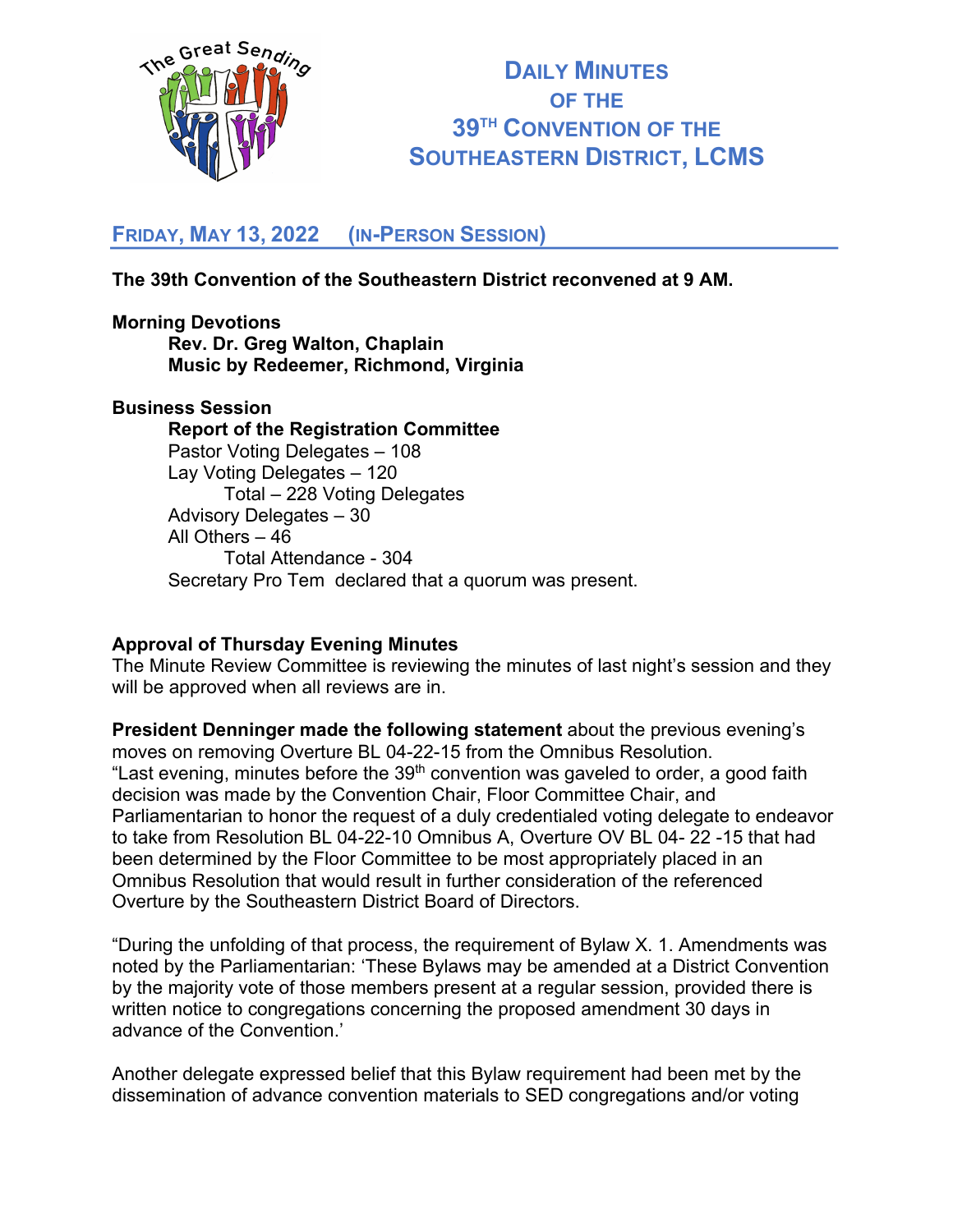delegates, which included the Overture in question. In response, the Chair ruled, in effect, that such dissemination did not meet the Bylaw requirement of 'written notice to congregations concerning the proposed amendment 30 days in advance of the Convention.'

"After the Chair's ruling was challenged by another duly credentialed voting delegate, a vote of convention delegates upheld the ruling of the Chair, resulting in the referenced Overture remaining in the referenced Omnibus Resolution, which would send the Overture to the District Board of Directors for careful consideration. The Omnibus Resolution will be considered during today's convention session."

**Floor Committee 01: Missions:** Chair: President Elect Bill Harmon.

Committee 1 read, moved and seconded the following resolution. **MD 01-22-01A To Declare a Year of Jubilee** *(Overtures: MD 01-22-01; MD 01-22-02)*

**WHEREAS**, The priesthood of all believers have been given the gift of the Holy Spirit to carry out the Great Commission to go into all the world; and

**WHEREAS**, The vision of the Southeastern District (SED) is to connect our neighbors to Jesus so that lives are transformed and God's Kingdom grows; and

**WHEREAS,** The SED has made available through book and video means the published resource The Great Sending – God's Heart Beating Through You; and

**WHEREAS**, The Lutheran Church—Missouri Synod (LCMS) in Convention in 2019 established seven mission priorities; therefore be it

*RESOLVED***,** The SED continue to support the seven priorities identified at the 2019 LCMS Convention:

- 1. Plant, sustain, and revitalize Lutheran churches;
- 2. Support and expand theological education;
- 3. Perform human care in close proximity to Word and Sacrament ministries;
- 4. Promote and nurture the spiritual, emotional, financial, and physical wellbeing of pastors and professional church workers;
- 5. Collaborate with the Synod's members and partners to enhance mission effectiveness;
- 6. Enhance early childhood education, elementary and secondary education, and youth ministry; and
- 7. Strengthen and support the Lutheran family in living out God's design; and be it further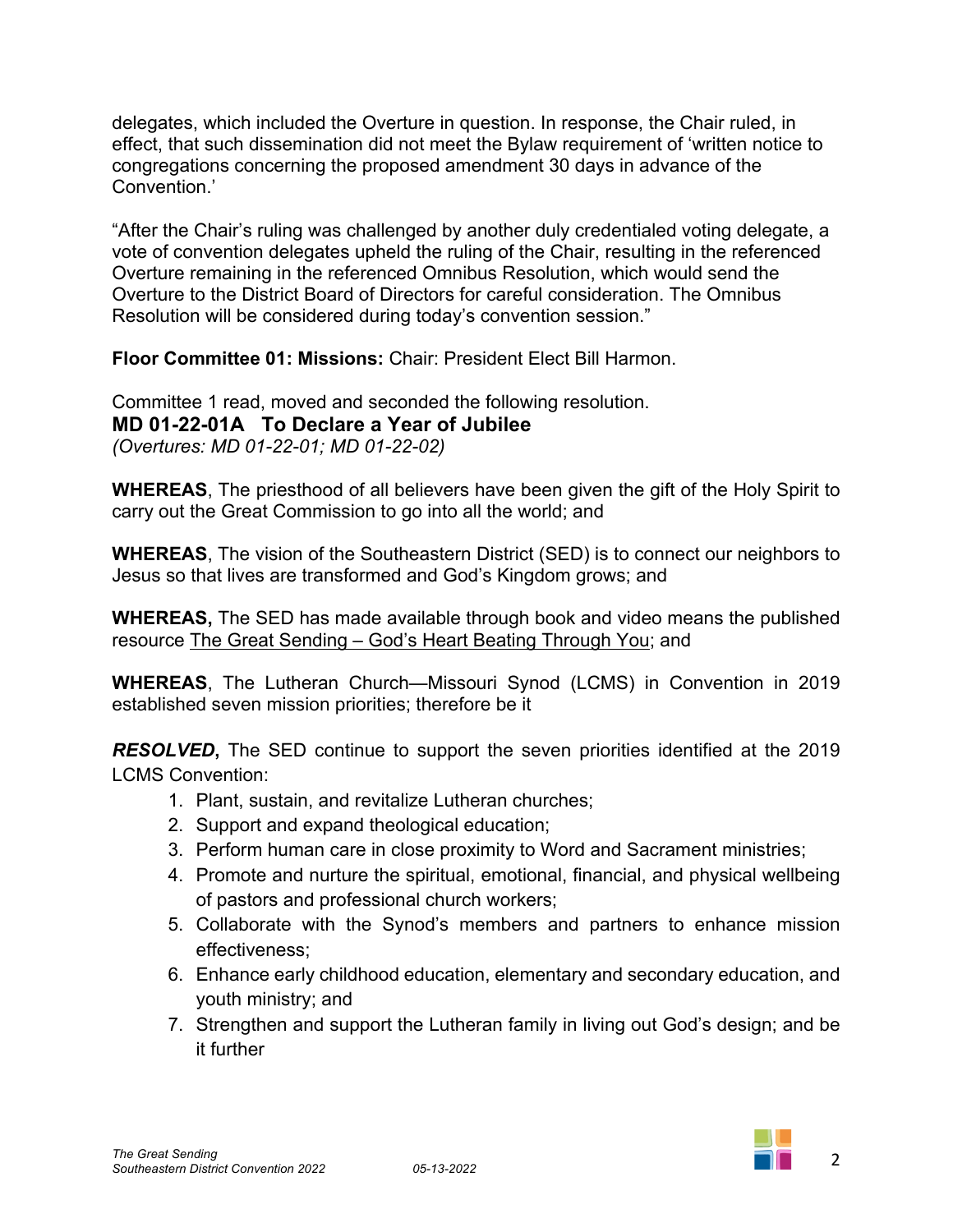**RESOLVED**, That the SED in Convention declares the 85<sup>th</sup> anniversary of the District as a year of Jubilee in 2024, a season of celebration and sending, where congregations, schools, and service organizations focus on the Great Sending; and be it finally

*RESOLVED***,** That the President of the SED work with congregations to provide resources and guidance for the Jubilee.

In discussion a friendly amendment was accepted, inserting the year of the Jubilee, 2024. **Passed: Yes – 199; No – 16**

Committee 1 read, moved and seconded the following resolution.

# **MD 01-22-02 To Expand Partnerships Among English-Speaking and Interethnic Congregations**

**WHEREAS**, The Southeastern District (SED) has experienced considerable growth among ethnic ministries; and

**WHEREAS**, Interethnic ministries have an opportunity to give witness to the Gospel to non-Christians and unchurched communities; and

**WHEREAS**, There is an opportunity for English-speaking congregations and interethnic specific missions to learn from and support each other with emphasis on generational language barriers and equipping second-generations with the Gospel; and

**WHEREAS**, The Lutheran Church—Missouri Synod (LCMS) in partnership with the SED is supporting a national missionary for Spanish-speaking people and establishing a National Missionary Training Center within the SED; therefore be it

*RESOLVED*, That the SED President work with congregations and ethnic ministries within the SED to create paths for partnership; and be it finally

*RESOLVED*, That new ways of connecting with new people groups for the sake of the Gospel be established.

Seeing no speakers to the resolution, the vote was called. **Passed: Yes – 207; No – 8**

Committee 1 read, moved and seconded the following resolution. **MD 01-22-03A To Conduct a Southeastern District Staffing and Facility Study** *(Overture MD-01-22-03)*

**WHEREAS**, The harvest is plentiful as 10% of the nation's population lives within the borders of the Southeastern District (SED); and

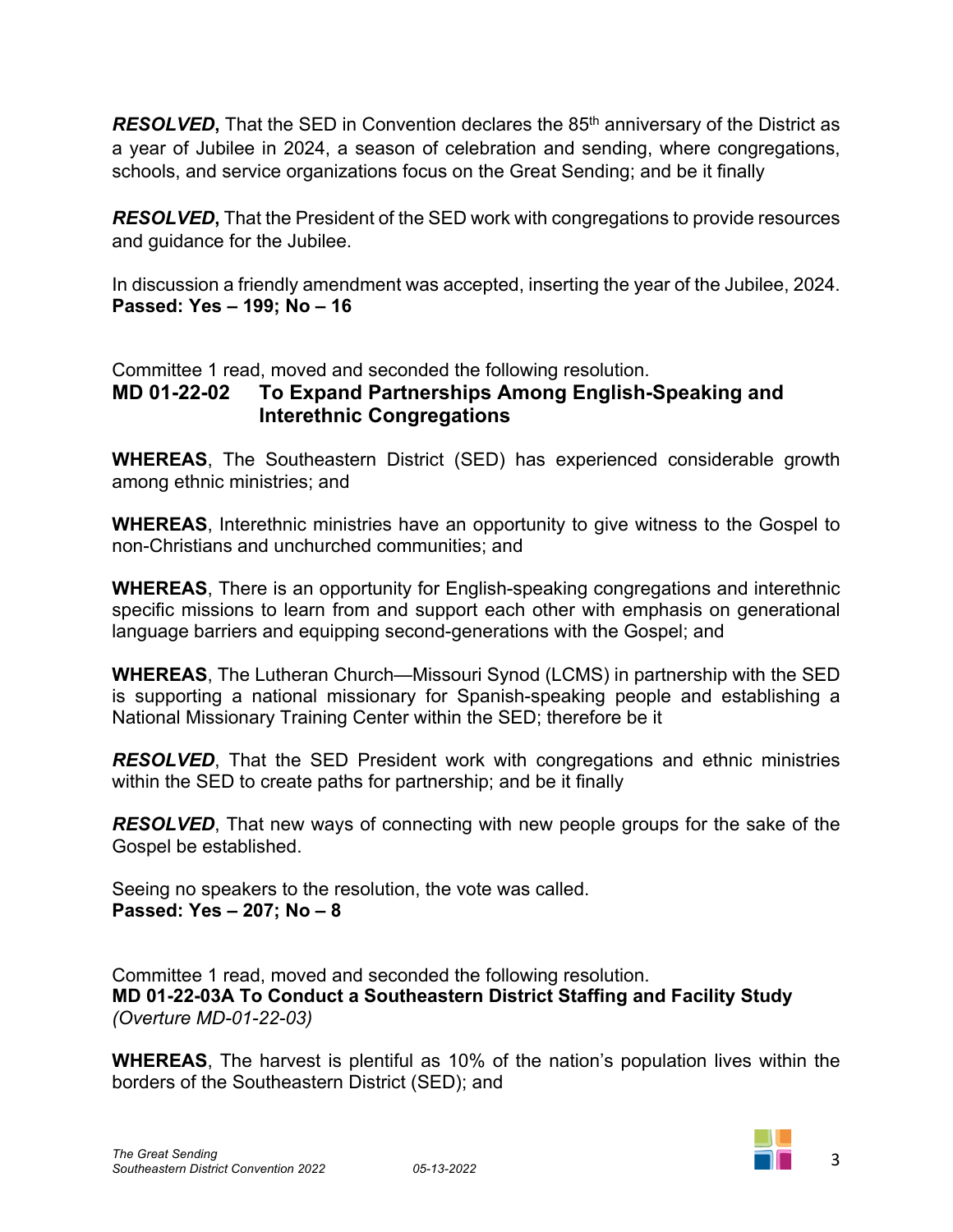**WHEREAS**, The COVID-19 Pandemic has provided churches and schools unique opportunities to utilize technologies and resources in different ways in order to do ministries; and

**WHEREAS**, The use of technology may allow the SED to reach and expand in new ways across a geographically, ethnically, and culturally diverse District; therefore be it

*RESOLVED***,** That the SED President appoint a task force to conduct a study of district staffing and facility needs in order to promote the vision of the SED and support and empower congregations, schools and other ministries; and be it further

*RESOLVED***,** That the President present the SED Board of Directors with its findings before the next SED Convention; and be it finally

*RESOLVED*, That the SED President present findings of the report and any action taken from the report to the next convention.

After a brief discussion, the vote was called. **Passed: Yes – 186; No – 32**

Committee 1 read, moved and seconded the following resolution. **MD 01-22-04 To Call for Prayer for Peace**

**WHEREAS**, The conflict between Russia and Ukraine is ongoing, displacing the people of Ukraine and creating painful tragedy, human suffering and threatening world peace; and

**WHEREAS**, The Ukrainian Lutheran Church continues to minister to the people of Ukraine with human care needs and the hope of the Gospel; and

**WHEREAS**, The Lutheran Church-Missouri Synod as well as other human care agencies are working with our partners in Ukraine; therefore be it

*RESOLVED***,** That the members of the Southeastern District continue to pray for peace and reconciliation in Ukraine, Russia, and throughout the world; and be it further

*RESOLVED***,** That the members of the SED be encouraged to support agencies and organizations within the church to promote peace, reconciliation between warring parties and aid and comfort to those displaced or affected by the war; and be it finally

*RESOLVED*, That the SED pray for LCMS workers all over the world and especially in areas of war and conflict.

Seeing no speakers to the resolution, the vote was called. **Passed: Yes – 203; No – 12**

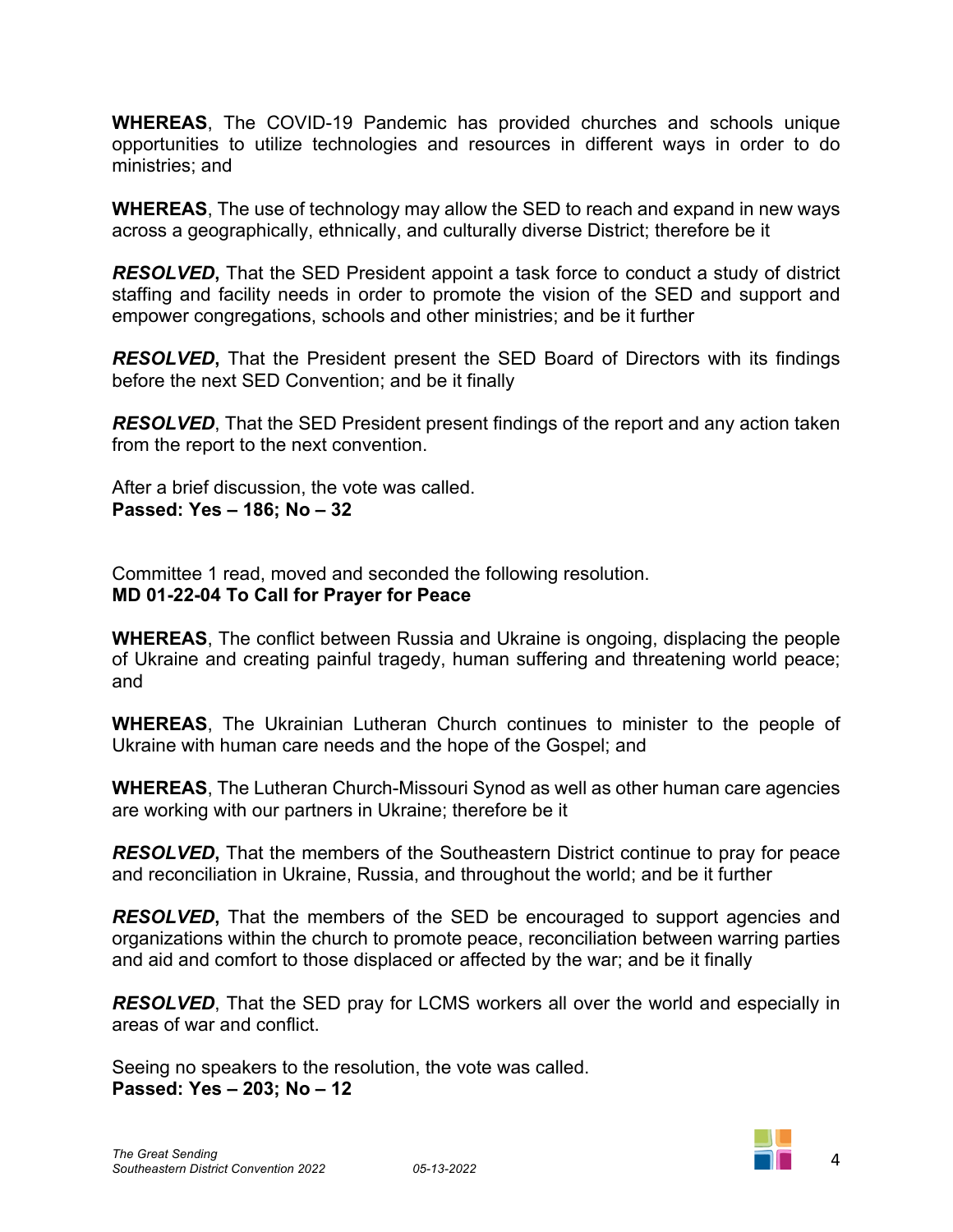## **Floor Committee 1 was thanked and dismissed.**

## **Report from Southeastern District Board Chairperson: Beth Elgert**

Mrs. Elgert began with a reading of Acts 6, the selection of deacons. She then related the makeup of the Board of Directors and the task of the Board to oversee the work of the District. She related stories of Board members accepting a challenge to do something in their own neighborhood. She challenged all delegates to do something similar in their own neighborhoods with many examples. Please accept the challenge of this convention to live as those who are sent.

**Floor Committee 02: Congregational Outreach:** Chair: First Vice President Elect Rev. Dr. Lloyd Gaines

Committee 2 read, moved and seconded the following resolution.

#### **CO 02-22-01A Towards Racial Justice and the Great Commission**

**WHEREAS,** Racial injustice is a shameful sin, as well as an obstacle to the Great Commission, it would be irresponsible of us not to examine our human failings with respect both to the Great Commandment of love and the Great Commission to make disciples of all people; and

**WHEREAS,** Racial injustice remains a severe obstacle to carrying out the Great Commission of making disciples of all tribes, languages, and nations through the Gospel and drawing them into the body of Christ; and

**WHEREAS,** Martin Luther taught, and we confess, that the Fifth Commandment, You shall not murder, means we should fear and love God so that we do not hurt or harm our neighbors, but help and defend them in every physical need, which most of us have shamefully failed to do especially regarding our fellow Americans who are Black; and

**WHEREAS,** The picture of Christians that we have often given others is not that of compassionate people, but instead of people whose faith is without much love when it comes to racial injustices, an offense that has kept many people, Black and White, and people of other ethnic groups from joining our church; and

**WHEREAS,** We lament the widespread silence of Christians in the face of slavery and other racial injustices; and

**WHEREAS,** The impact of slavery is deeply embedded in our nation's culture - enforced by law, custom, and habits, including extreme racist laws and lynching that terrorize Black people, especially in the South, as well as discrimination throughout the nation in jobs, housing, education, and other areas that enforced preferential treatment of Whites and pushed a great many Black and people of other ethnic groups into absolute or relative poverty, doing significant damage to families; and

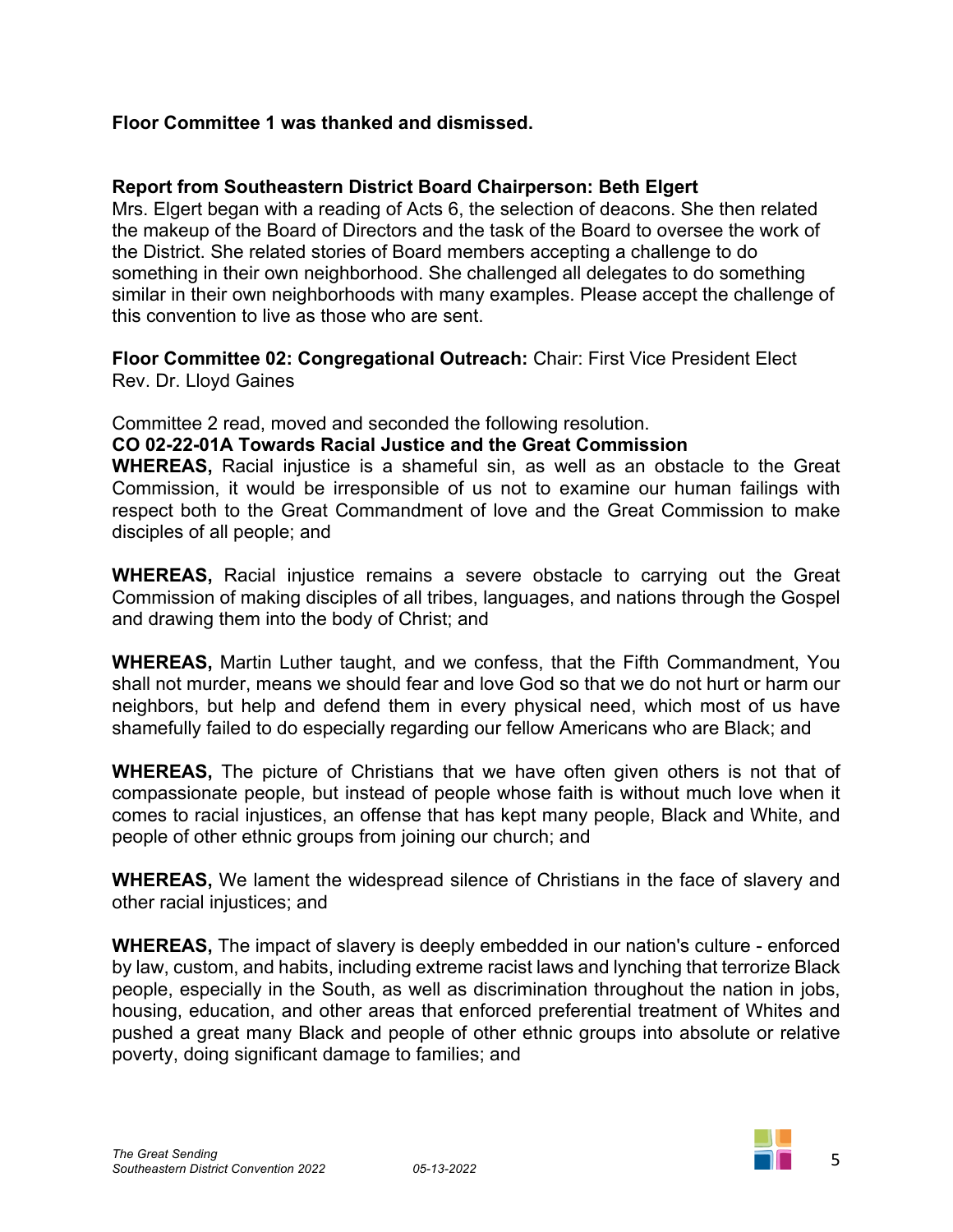**WHEREAS,** Racial injustices, past and present, cause great suffering to many Americans and harm our entire nation; and

**WHEREAS,** Past discrimination leaves in place economic and social liabilities that would persist even if racial prejudice suddenly disappeared; and

**WHEREAS,** Racial justice, for which all of us are responsible, does not depend only on our kindness toward others (essential as that is), but on just laws, institutions, and practices that are genuinely fair and reflect action to repair unfairness that has accumulated over centuries of racial injustices and oppression; and

**WHEREAS,** Many LCMS convention resolutions on the issue of race have asserted the clear biblical teaching that all humans, whatever the color of their skin, have been created in the image of God and redeemed through the life, death, and resurrection of Jesus; yet we continue to lag in mission outreach that crosses racial lines, and in addressing racial injustices that divide our nation – offenses that put us in need of God's mercy and call us to action; and

**WHEREAS,** The report of Synod's Commission on Theology and Church Relations (Racism and the Church1994) documents a disturbing pattern in The Lutheran Church— Missouri Synod of following the path of our surrounding culture regarding slavery and other racial injustices, thus conforming to the world rather than being transformed in Christ (Romans 12:2); and

**WHEREAS,** Our former policy of having racially segregated churches and schools resulted in turning people of color and other ethnic groups away from our church doors and in fewer new members of color, yet these habits and attitudes of old sins persist, making our outreach across racial lines more difficult now than it should be; and

**WHEREAS**, Despite some commendable exceptions, too few Lutheran Church— Missouri Synod members have been active or vocal in protesting racial injustices, a silence that is seen as consent; and

**WHEREAS,** We give thanks to God for courageous leaders among us, Black and White, along with the thousands of people of color forgiven and filled with the merciful love of Christ, who over the years have overcome racial barriers and do so even today, we still have much to learn about how to be racially inclusive; for all of which we seek the grace of God to find more faithful ways of reflecting God's love and our unity in Christ; and

**WHEREAS,** To reach deeply into the life of our congregations, an unprecedented churchwide campaign that is truly filled with the love and joy of the Holy Spirit cries out for our response; and

**WHEREAS**, A Day of Repentance and Prayer for Racial could be enhanced with simple but starkly honest background material, highlighting racial injustices in the nation's

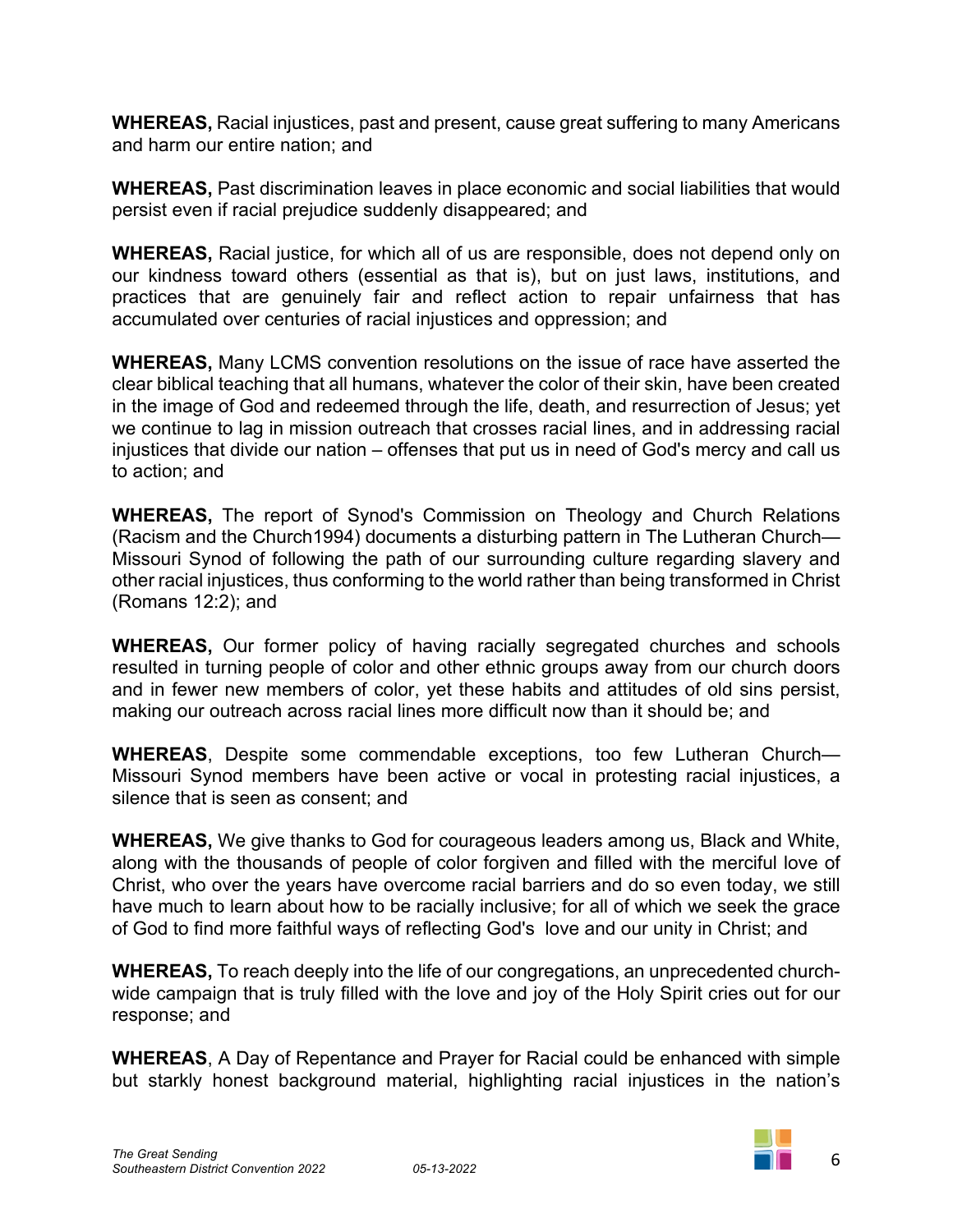history, and even in its Christian churches, including our own Lutheran Church – Missouri Synod; and

**WHEREAS**, Such an event should be held Synod-wide urging all LCMS pastors, congregations, and other affiliates of Synod to participate perhaps on the first Sunday of February or the Sunday closest to the Juneteenth celebration; and

**WHEREAS**, This event should be a joyous, Spirit-filled day that can deepen our faith in Christ, empower us to seek racial justice, and help us eagerly to welcome people across all racial and ethnic groups into fellowship with us through our Lord and Savior; therefore be it

*RESOLVED***,** That by the next Synod Convention, we respectfully urge the President of Synod and its district presidents to have designated a specified annual Sunday as "A Day of Repentance and Prayer for Racial Justice and Healing" in our land urging all LCMS pastors and congregations and other affiliates of Synod to participate, and be it

*RESOLVED,* That we see this day of corporate and individual repentance and prayer as a long-overdue confession of sins against people of color, which most of us, by our silence, have mainly kept hidden even from ourselves, and for which we truly apologize, seek their forgiveness, and beg for God's great mercy that sets us free to be reconciled with all people regardless of race or color; and finally be it

*RESOLVED,* That we become known as a church body that eagerly welcomes people across all racial and ethnic groups into fellowship with us through our Lord and Savior.

Several persons approached microphones to speak. One spoke against the resolution as painting with too broad a brush and appearing to be a "critical race theory" product. Another questioned the use of a 1994 report for a basis of a whereas. Another spoke against the unclarity of the term racial justice. A couple of friendly amendments were made (10<sup>th</sup> whereas added the word "yet" before we still; first resolved, inserted words "we respectfully urge" before the President of Synod, "to have" before "designate", change designate to "designated," and "annual" before Sunday; 2nd resolved correct the typo of "or" between race and color. Several also spoke in favor of the resolution as promoting proper repentance and in accord with the historical background of discrimination in the LCMS.

A substitute motion was presented by Jim Knill, Pastoral delegate, Triangle, VA, and was read by the Secretary Pro Tem.

#### **SUB CO 02-22-01A**

**WHEREAS**, The Holy Scriptures affirm that all human beings have a common mother, frequently noted in scientific literature as Mitochondrial Eve (geneticists Rebecca Cann, Robert Lewin, and others), making us all brothers and sisters from the beginning; and

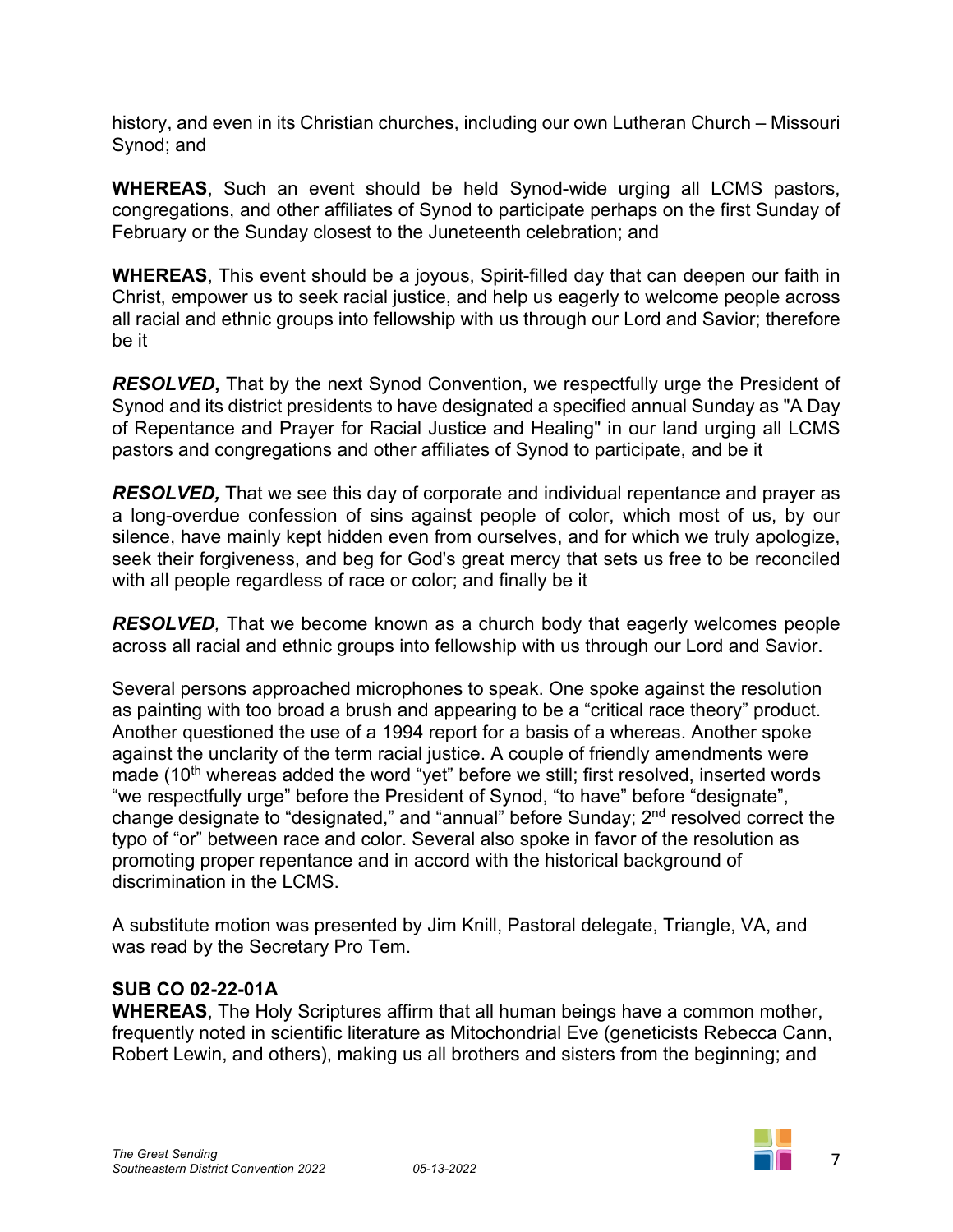**WHEREAS**, In many instances, both church and world have ignored that fact and have sought to create or even incite divisions along racial lines; and

**WHEREAS**, Our sinful human nature has sought to elevate one race and devalue others; and

**WHEREAS**, These sinful divisions and devaluations have caused, and in some instances still cause pain and suffering to portions of God's people, the economic and social effects of which are real; and

**WHEREAS**, God Himself seems to have shown His displeasure with racial distinctions in that, when Moses' sister protested her brother's marriage to a Cushite (Ethiopian) woman, the Lord made Miriam a leper for a time; and

**WHEREAS**, There is no room in the Kingdom of God or among His people for divisions and discrimination in word and deed, nor is there room even for sinful division and discrimination in the heart now, be it therefore

*RESOLVED,* That the congregations and the people of the Southeastern District of the LCMS do everything necessary that there be zero deeds or words among us that support or encourage racial divisions; and be it

*RESOLVED*, That each of us examine our hearts to see if we hold or harbor any prejudicial thoughts against anyone of a different race and, if we do, repent, seek God's forgiveness, and live with a renewed heart and attitude; and

*RESOLVED*, That if any racial offenses done by us against an individual or individuals become know to us, we seek reconciliation, in order that that there may be true unity in the Body of Christ among us; and be it finally

*RESOLVED*, That any congregations, school, or other entity within the Southeastern District that is discovered to be engaging I racial division or discrimination be called to account, brought to acknowledge its offensive behavior, and guided by proper authorities within the church body to bring its behavior within the clear will of the God they are established to serve.

Delegates were asked if they wished to consider the Substitute Motion. **Agreed: Yes - 115; No - 108**

In order to get the resolution in printed form to the delegates, this issue was placed on the table for a time.

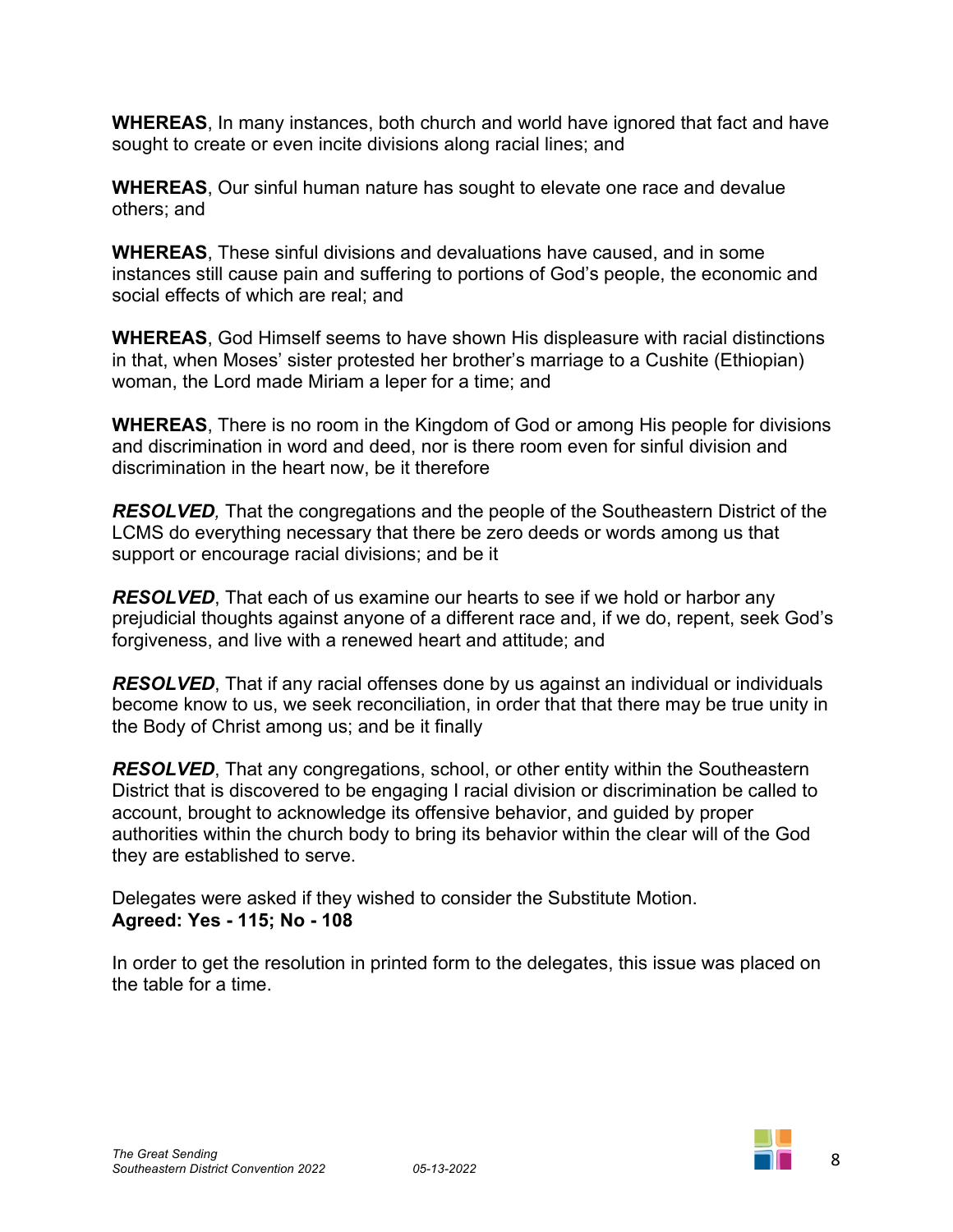Committee 2 read, moved and seconded the following resolution. **CO 02-22-02A To Address the Lutheran Teacher Shortage and Low Teacher Salaries by Initiating a Student Debt Assistance Program for LCMS Commissioned Minister – Teacher** *Overture: OV CO 02-22-04* 

**WHEREAS**, Our Lutheran Schools struggle to find rostered teachers to serve in the classrooms of our High Schools, Middle Schools, Elementary Schools, Pre-schools and Child Development Centers<sup>1</sup>; and

**WHEREAS**, Research has shown that a primary reason for this struggle is the lower salary offered for teachers within the Lutheran school systems<sup>2,3</sup>; and

**WHEREAS**, Concordia Plans reported in 2021 that 27% of LCMS workers have student debt that averages \$46,000 per student; and

**WHEREAS**, The reality of student loan debt is an important part of the decision to seek employment outside the Lutheran school; and

**WHEREAS**, The Southeastern District LCMS already has in place a Tuition Assistance Program to financially assist those who have pledged their service to become rostered LCMS workers, which has in the past three years awarded 48 students more than \$98,700, and has resources in place to assist present rostered workers seek student loan repayment; and

 $\textbf{WHEREAS}$ , It is a value that we fill our schools with rostered workers $^4$ ; therefore be it

*RESOLVED*, That a National Lutheran Teacher Student Debt Assistance Program be developed that recognizes the service of Lutheran Teachers through student loan debt repayment assistance; and be it further

*RESOLVED*, That a committee comprised of members of the Education Department of the Concordia University System, LCMS School Ministry, Concordia Plans, The Foundation, and the Council of Presidents develops the loan repayment assistance process; and be it further

*RESOLVED*, That a special, designated offering to establish this program be taken during the National Lutheran Schools Weeks of 2024, 2025, and 2026; and be it further

*RESOLVED*, That reports of this work be provided through regular communications of the Synod; and be it finally

*RESOLVED*, That the Southeastern District, LCMS memorialize the Synod in Convention to adopt National Lutheran Teacher Student Debt Assistance Program.

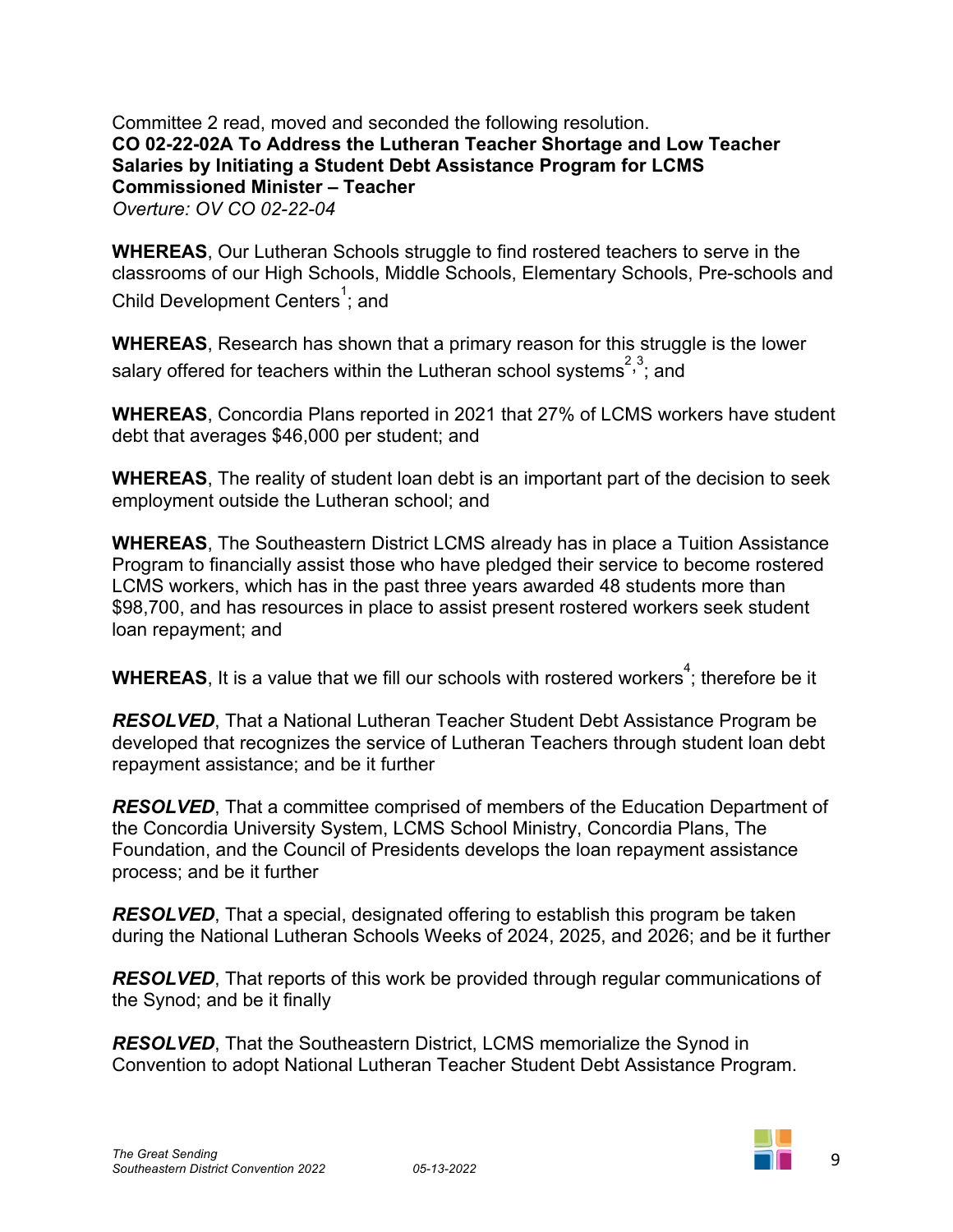#### Footnotes:

1. The number of new commissioned teachers has steadily declined since 2005 (Concordia University System [CUS] Board for University Education [BUE] statistics); and

The fulfillment rate of requests forfirst-year Synod-trained candidates to LCMS calling entities has declined from 63 percent in 2010 to 30 percent in 2018 because of the lack of available Synod-trained candidates (CUS BUE statistics);

The CUS only graduated 23 early childhood educators, 39 elementary educators, and 32 secondary educators in 2018 (CUS BUE statistics); (2019 Resolution 12:02A, p.222 of 2019 LCMS Convention Proceedings)

- 2. Theme 8 of Office of National Mission's "LCMS Church Worker Wellness Insights," presentation by Rev. Robert Zagore, Office of National Mission to Gospel 2019
	- $\div$  Financial wellbeing is unique among worker needs in that the major problems are beyond the worker's ability to change – most often the problem is that the workers are in a mathematically impossible situation
		- o Workers are under-paid for their skill level and workload
		- o Costs for health care are being pushed to the workers
		- o Young workers are burdened with significant student debt
	- $\cdot$  Many calling bodies are unable to pay their workers what is necessary
		- o *"The toughest work is being done in the places that can pay the least"* (i.e. dying congregations, inner-city churches, immigrant ministries, etc.)
- 3. Note: Conclusion of Final Report of the Blue-Ribbon Committee on Lutheran Schools (2019 R.63) "Lutheran education is a noble calling, yet it is facing significant challenges. Data support a real need for synodical entities to bring resolution to indebtedness for church workers. With the impending retirement of many teachers and administrators coupled with the diminishing numbers of Lutheran Teacher Diploma (LTD) candidates enrolling in the Concordia University System, there is an increased sense of urgency to recruit and retain qualified young people in the Lutheran teaching ministry. The desire to enter the vocation of education is lessening due to several factors including classroom management issues, public perception of the profession and state regulations. Additionally, many students are coming out of college with significant debt and are paid salaries below recommended levels. The trendline on debt and salary must change or the teacher shortage will likely continue. Teachers and administrators are in a great position to influence current and future students about the joys and rewards of church work and need to be intentional in their efforts to help recruit new students for the Concordia University System." (2019 LCMS Convention Workbook, p.344-348.)
- 4. The 2016 Synod Convention Res. 8-01A, "To Encourage and Strengthen the Lutheran Ethos of Our LCMS Early Childhood Centers, Elementary Schools, and High Schools" specifically identified that a characteristic of a Lutheran school with a strong Lutheran ethos has "LCMS-trained Lutheran teachers … who know and are committed to the truths of the Scriptures as confessed in our Lutheran Confessions (2019 LCMS Convention Proceedings, Resolution 12-02 A, p.221)"

An amendment was moved to support Classical Lutheran College (in formation). The Chair ruled the amendment out of order and the Convention supported the ruling . **Yes – 180; No – 28**

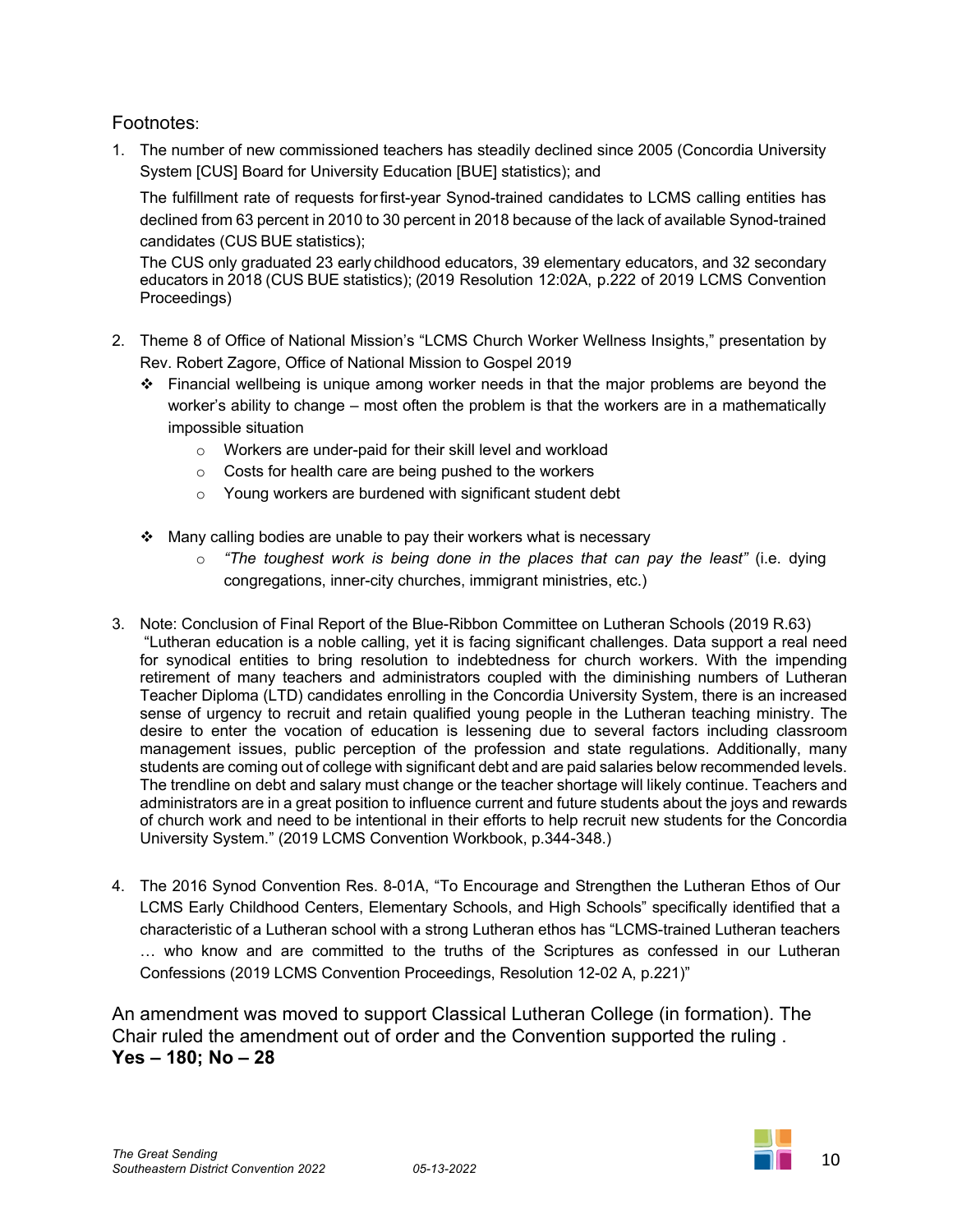Friendly amendments were made to the first resolved to substitute "student loan debt repayment assistance" in place of "forgiveness", and in second resolved, replace "forgiveness" with "loan repayment assistance."

#### **Passed: Yes – 188; No - 22**

Committee 2 read, moved and seconded the following resolution. **CO 02-22-03 To Give Thanks for Concordia College - New York and Explore Future Lutheran Higher Education Opportunities in the East Coast Region** *(Overture CO 02-22-05)*

**WHEREAS,** Concordia College - New York served as an institution of higher education for over 140 years; and

**WHEREAS**, Through the Concordia University System, countless women and men receive a quality, Christian education to be sent out to live their vocations in the name of Jesus; and

**WHEREAS,** Concordia College - New York continues to have a significant impact on the church at large through the witness of the priesthood of believers who attended the college; and

**WHEREAS,** With the closure of Concordia College - New York, The Lutheran Church— Missouri Synod has no Higher Education learning center on the East Coast of the United States; therefore be it

*RESOLVED***,** That the Southeastern District gives thanks to God for Concordia College - New York and its contribution to the wider church and society; and be it further

*RESOLVED***,** That the Southeastern District gives thanks to God for the Care and Comfort Committee that raised dollars to support the staff members of Concordia College – New York who were losing jobs due to the closure of the school; and be it finally

*RESOLVED***,** That the Southeastern District in Convention instructs the District President to work with other District Presidents in the East Coast Region and the Lutheran Church— Missouri Synod, in identifying opportunities for the establishment of a new higher education learning center, either physically or virtually, based in the East Coast Region.

Seeing no speakers to the resolution, the vote was called. **Passed: Yes - 183; No – 20**

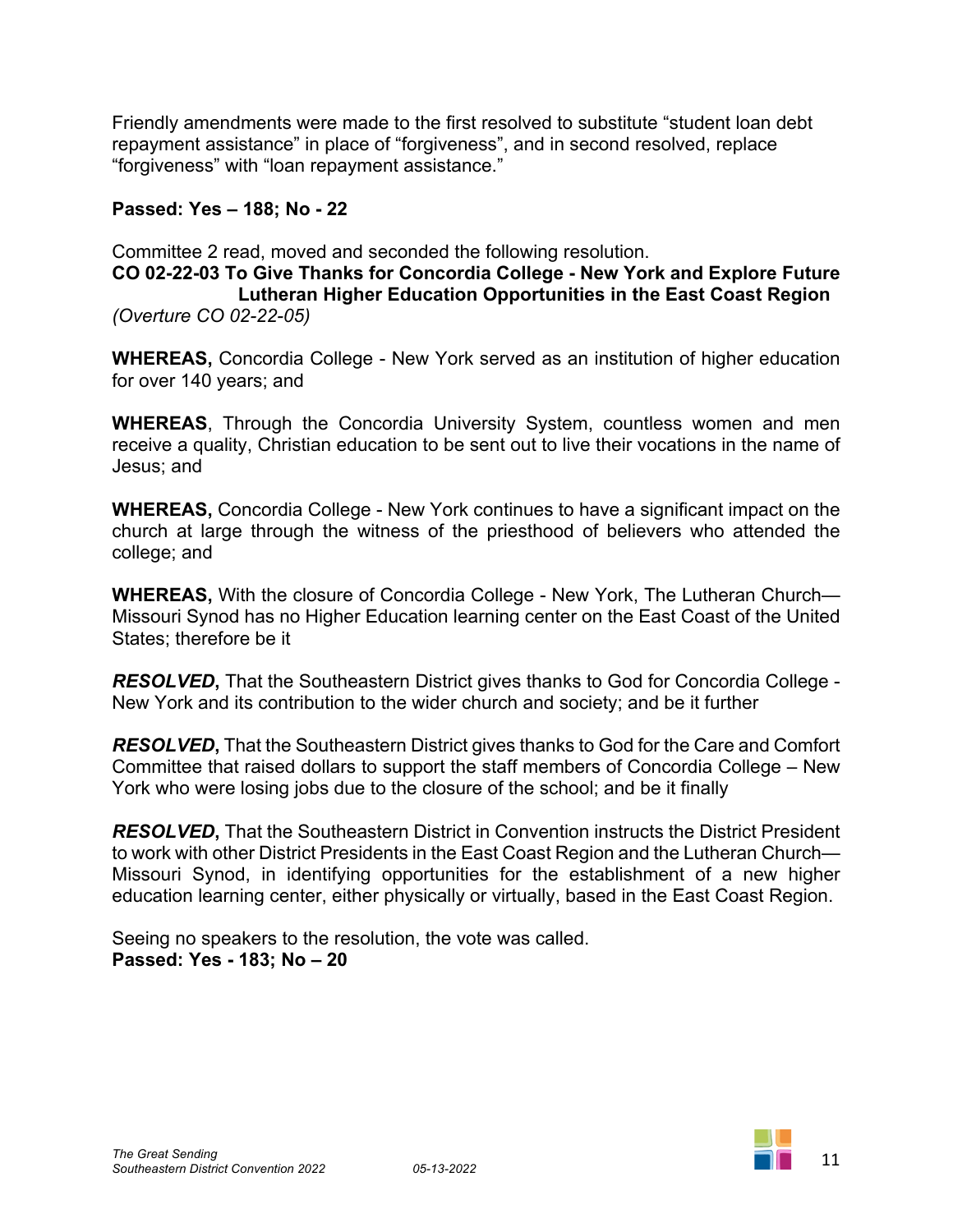Committee 2 read, moved and seconded the following resolution.

**CO 02-22-04 To Provide Disaster Response Training for Every Circuit of the Southeastern District**

*(Overture CO 02-22-06)*

**WHEREAS,** Natural and man-made disasters have caused devastation in the Southeastern District in recent years; and

**WHEREAS,** Our District and Synod have been actively involved in disaster response ministry, working with local congregations to serve hurting neighbors and give witness to the Gospel; and

**WHEREAS,** The LCMS Disaster Response office has created a national organization of over 20,000 Lutheran Early Response Team (LERT) volunteers, and an excellent LERT basic training course; and

**WHEREAS,** The ministry of SED congregations will be well-served when local leaders are knowledgeable about LCMS disaster response ministry options; therefore be it

*RESOLVED***,** That the Circuit Visitors of the Southeastern District, or their designee, participate in a LERT basic training course prior to the end of 2023; and be it finally

*RESOLVED***,** That congregations of the SED be encouraged to host a LERT basic training course during the next triennium.

Seeing no speakers to the resolution, the vote was called. **Passed: Yes - 187; No – 19**

Committee 2 read, moved and seconded the following resolution.

**CO 02-22-05 To Promote and Support Bringing Called Church Workers to the Southeastern District**

*(Overture CO 02-22-03)*

**WHEREAS,** Overall enrollment in the church worker programs in the Concordia University System is declining; and

**WHEREAS,** It is very difficult for churches to find qualified candidates to fill vacancies for ordained and commissioned positions; and

**WHEREAS,** The Lutheran Church—Missouri Synod has already made a financial reduction in the cost of tuition for men going into the pastoral ministry; therefore be it

*RESOLVED***,** That the Southeastern District continue to place an emphasis on bringing Called Church Workers into the District; and be it further

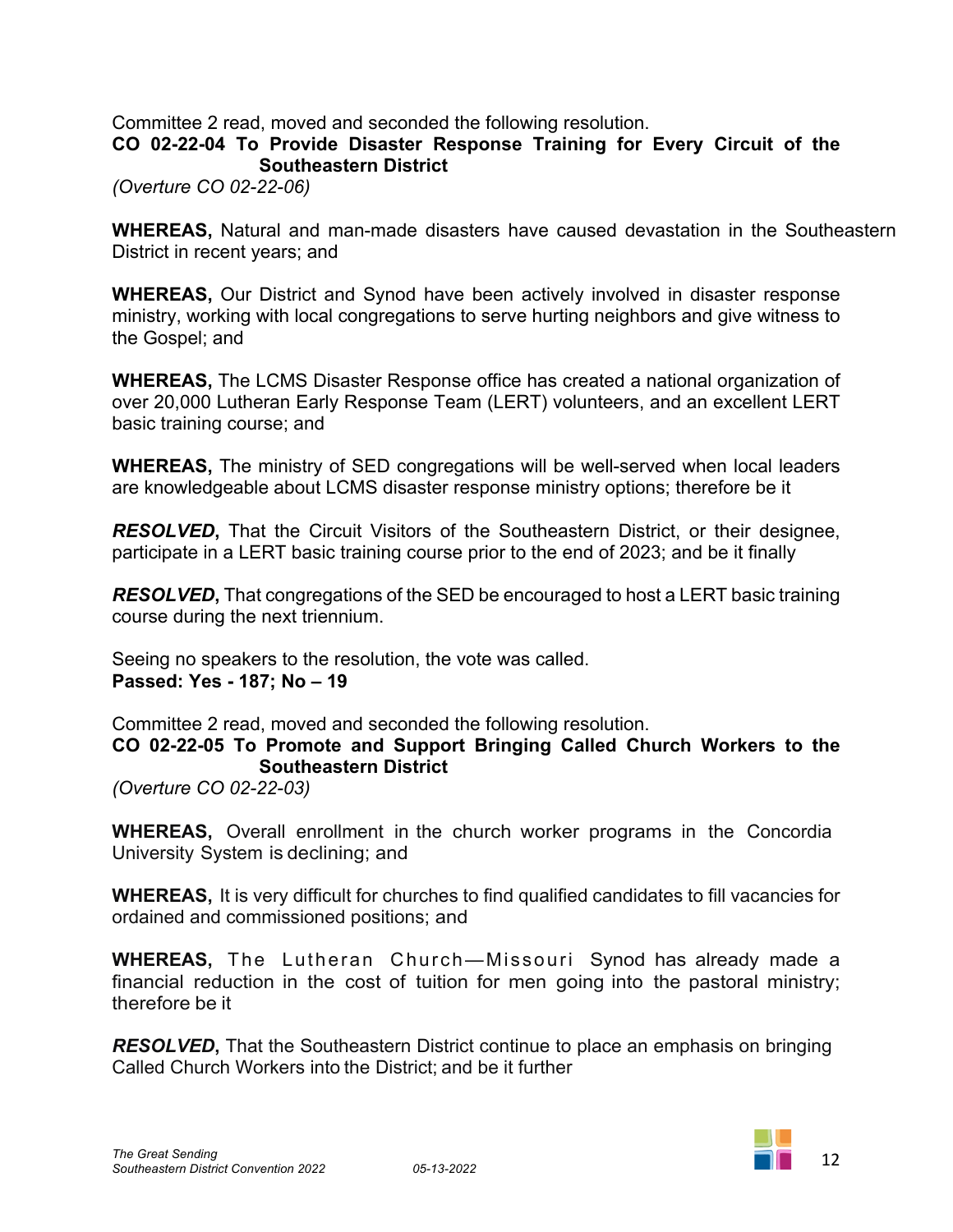*RESOLVED***,** That the Southeastern District make every effort to promote and support individual congregations in their efforts to encourage our youth and any other interested individuals in the ministry of the Church; and be it further

*RESOLVED***,** That the Southeastern District continue to encourage congregations to establish a salary scale that provides for the financial viability of its church workers; and be it finally

*RESOLVED***,** That the Southeastern District continue to seek to help candidates for the ministry by providing tuition financial support not only for pastoral candidates but to include all Call-eligible candidates attending the Concordia University System.

A friendly amendment was made to last whereas: "individual" to "men" (for pastors) **Passed: Yes - 200; No – 17**

**The substitute motion (SUB CO 02-22-01A) was taken off the table.**  Many speakers spoke in favor of or opposed the substitute resolution. **The President asked for a vote for closure of debate: Yes – 199; No – 26**

The Substitute Motion came before the Assembly. **Passed: Yes – 115; No - 108**

**Floor Committee 2 and its resolutions were set aside for a time.**

**Floor Committee 03: Stewardship & Finance –** Co-chairs: Tom DeMik & Joe Carlin

Committee 3 read, moved and seconded the following resolution.

**SF 03-22-01 To Enable the Sharing of Best Practices and Lessons Learned among the Southeastern District Churches, Schools, and Early Childhood Centers**

*(Overture SF 03-22-01)*

**WHEREAS,** The Southeastern District is comprised of many churches, schools, and early childhood centers; and

**WHEREAS**, Southeastern District churches, schools, and early childhood centers operate in diverse communities; and

**WHEREAS**, The Southeastern District's churches, schools, and early childhood centers benefit from the collaboration of best practices; and

**WHEREAS**, To many churches, schools, and early childhood centers in the Southeastern District this support was critical during these last few years; and

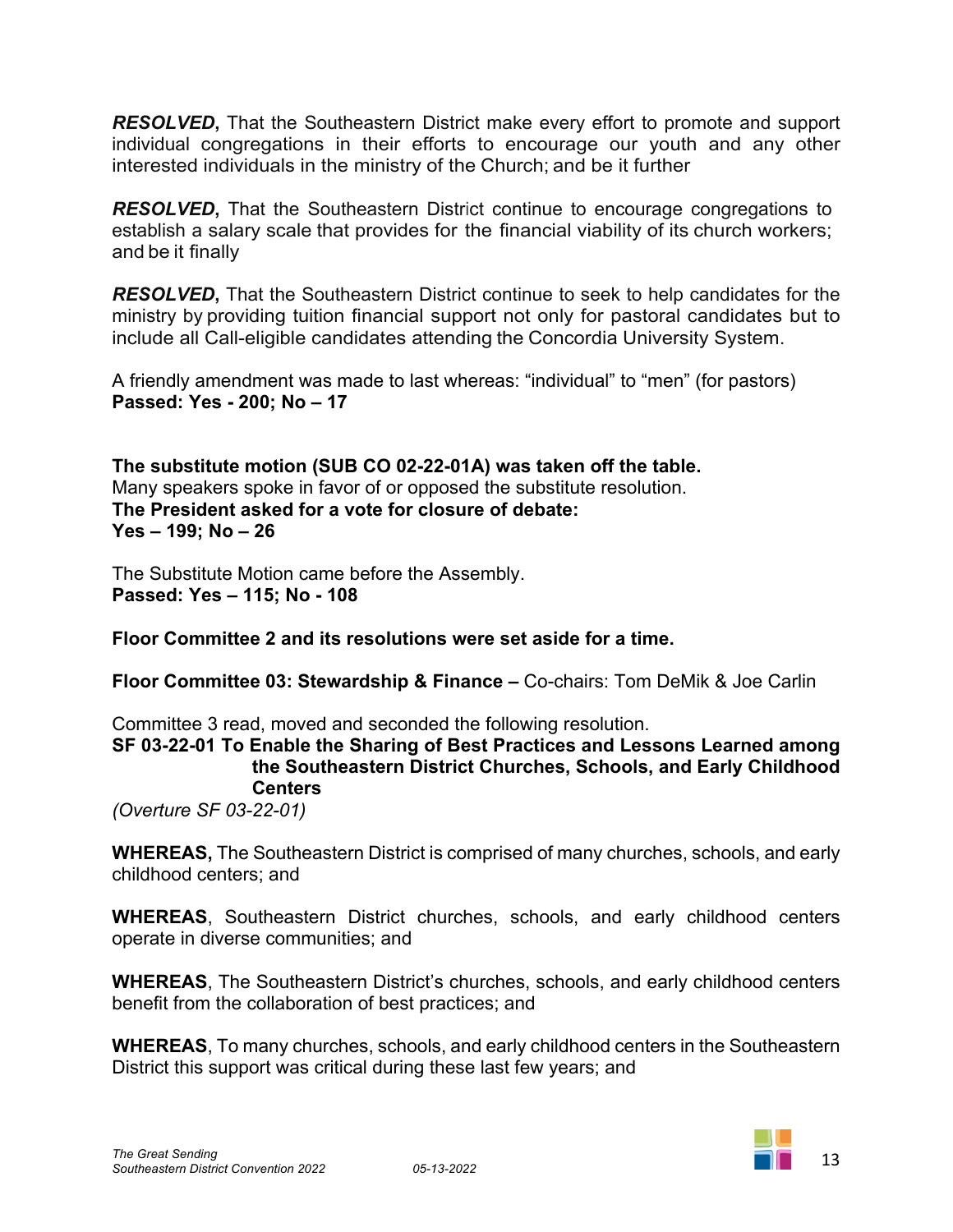**WHEREAS,** This support will be even more critical in the future; and

**WHEREAS,** We as churches can collectively benefit from the lessons learned from the many churches of the Southeastern District; now, therefore be it

*RESOLVED***,** That each church be encouraged to commit to share individual lessons learned dealing with the financial and operational burdens; and be it further

*RESOLVED*, That each church be encouraged to share best practices and lessons learned of delivering the message of Jesus Christ to its congregation and community; and be it finally

*RESOLVED*, That the Southeastern District establish the means and methods to efficiently and effectively share these across the District.

A Friendly amendment was accepted to both resolves to "encourage" churches. **Passed: Yes – 189; No - 9**

Committee 3 read, moved and seconded the following resolution.

#### **SF 03-22-02 To Form a Partnership between the Southeastern District and the LCMS Foundation to Establish a Full-time Estate and Endowment Planning Support**

**WHEREAS**, The members of the churches of the Southeastern District are looking to optimize their estate planning in a charitable way; and

**WHEREAS**, The Southeastern District has over 10% of the nation's population and does not have a dedicated LCMS Foundation representative; and

**WHEREAS**, The LCMS Foundation provides estate planning and endowment support; and

**WHEREAS,** The churches, schools and childcare centers of the Southeastern District could be benefactors of these services; be it therefore

*RESOLVED***,** That the Southeastern District form a partnership with the LCMS Foundation so that there would be at least one full time worker making presentations and developing gift plans throughout the Southeastern District; and be it further

*RESOLVED***,** That the Southeastern District encourage congregations, schools and ministries to engage in gift planning in their congregations.

Seeing no speakers to the motion, the vote was called. **Passed: Yes – 132; No - 71**

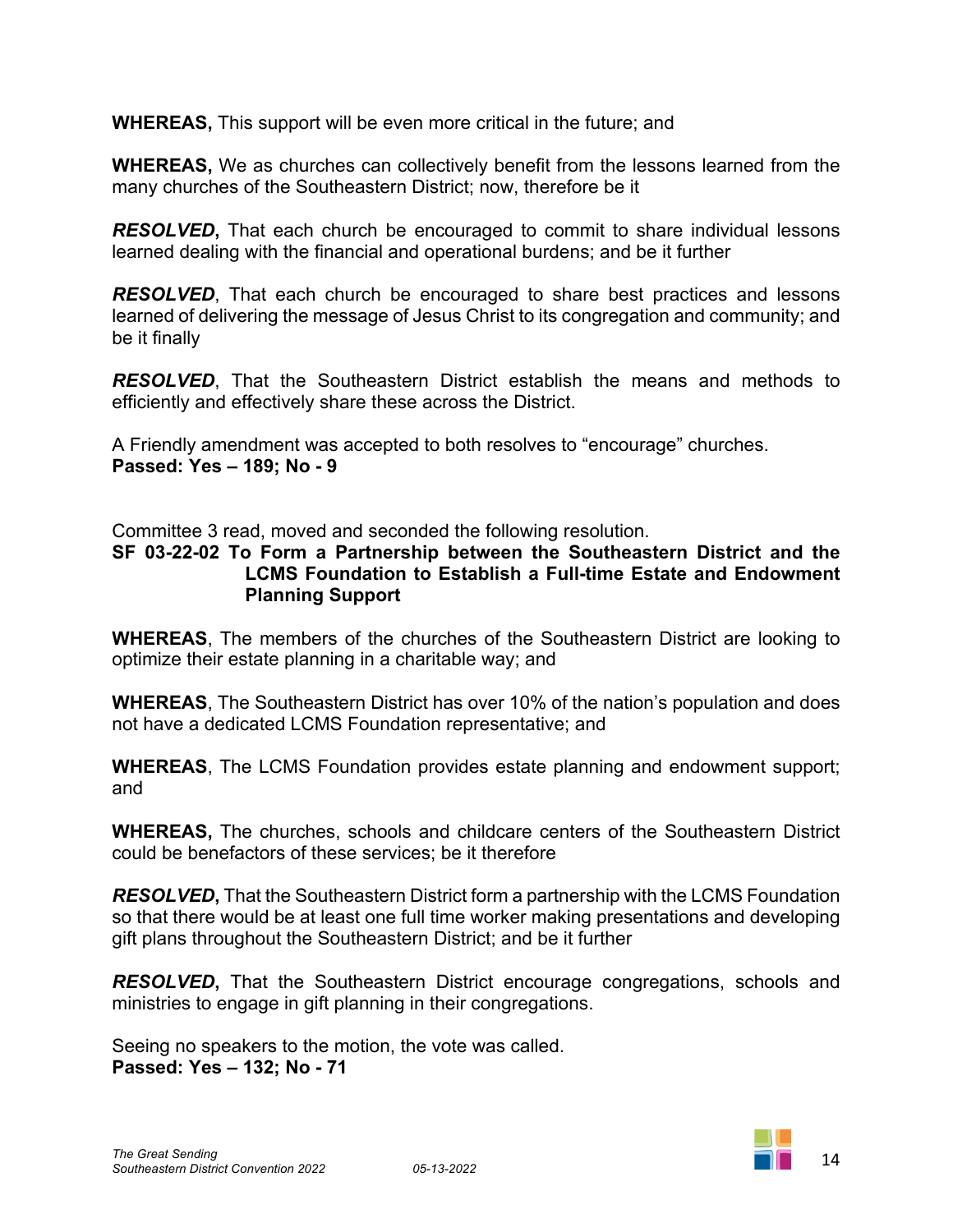Committee 3 read, moved and seconded the following resolution. **SF 03-22-03 Omnibus C (friendly amendment to upper right box)** *(Overtures: SF 03-22-02, SF 03-22-04)*

**WHEREAS**, Requests for recognition of noteworthy actions and labors of love are brought to the Southeastern District's attention at every convention; therefore be it

*RESOLVED,* That the following overtures be received as expressions of encouragement and gratitude:

| <b>Overture Number</b> | Title                                                                                                                                                                        | <b>Encouragement/Thanks</b>                                                                                                                              |
|------------------------|------------------------------------------------------------------------------------------------------------------------------------------------------------------------------|----------------------------------------------------------------------------------------------------------------------------------------------------------|
| SF 03 22 02            | To Recognize and Thank the LCMS<br>and LCEF for the Strengthened and<br>Expanded "Soldiers of the Cross"<br><b>COVID-19 Response Initiative</b>                              | To say thank you to LCMS,<br>LCEF, and LHHF who<br>provided care for SED<br>workers during COVID-19.                                                     |
| CO<br>22 04            | 03   To Thank the Southeastern District,<br>Its Churches and Congregants for<br>the Support to the Concordia<br>College - New York Employees<br><b>Care and Comfort Fund</b> | In appreciation for support<br>from SED congregations,<br>schools, and members to<br>the Concordia College -<br>New York Care and<br><b>Comfort Fund</b> |

A friendly amendment was made to correct wording of thanks in upper right box. **Passed: Yes - 193; No - 12**

**Floor Committee 3 was thanked and dismissed.**

#### **Floor Committee 04: Bylaws – Chair: Mrs. Beth Elgert**

Committee 4 read, moved and seconded the following resolution. **BL 04-22-02 To Ratify the Action of the Board of Directors Regarding the Southeastern District's Articles of Incorporation**

*(Overture BL 04-22-01)*

**WHEREAS**, Synod Bylaw 3.9.2.2.3 states "The Commission on Constitutional Matters shall examine the articles of incorporation, bylaws, and policy manuals of every agency of the Synod to ascertain whether they are in harmony with the Constitution, Bylaws, and resolutions of the Synod"; and

**WHEREAS,** This review of the Second Amended And Restated Articles of Incorporation of the Southeastern District of The Lutheran Church — Missouri Synod was completed after the 2018 District Convention; and

**WHEREAS**, The Board of Directors of the District received the approved document and accepted it at their December 5, 2019 regular meeting (SED Bylaws X.3); therefore be it

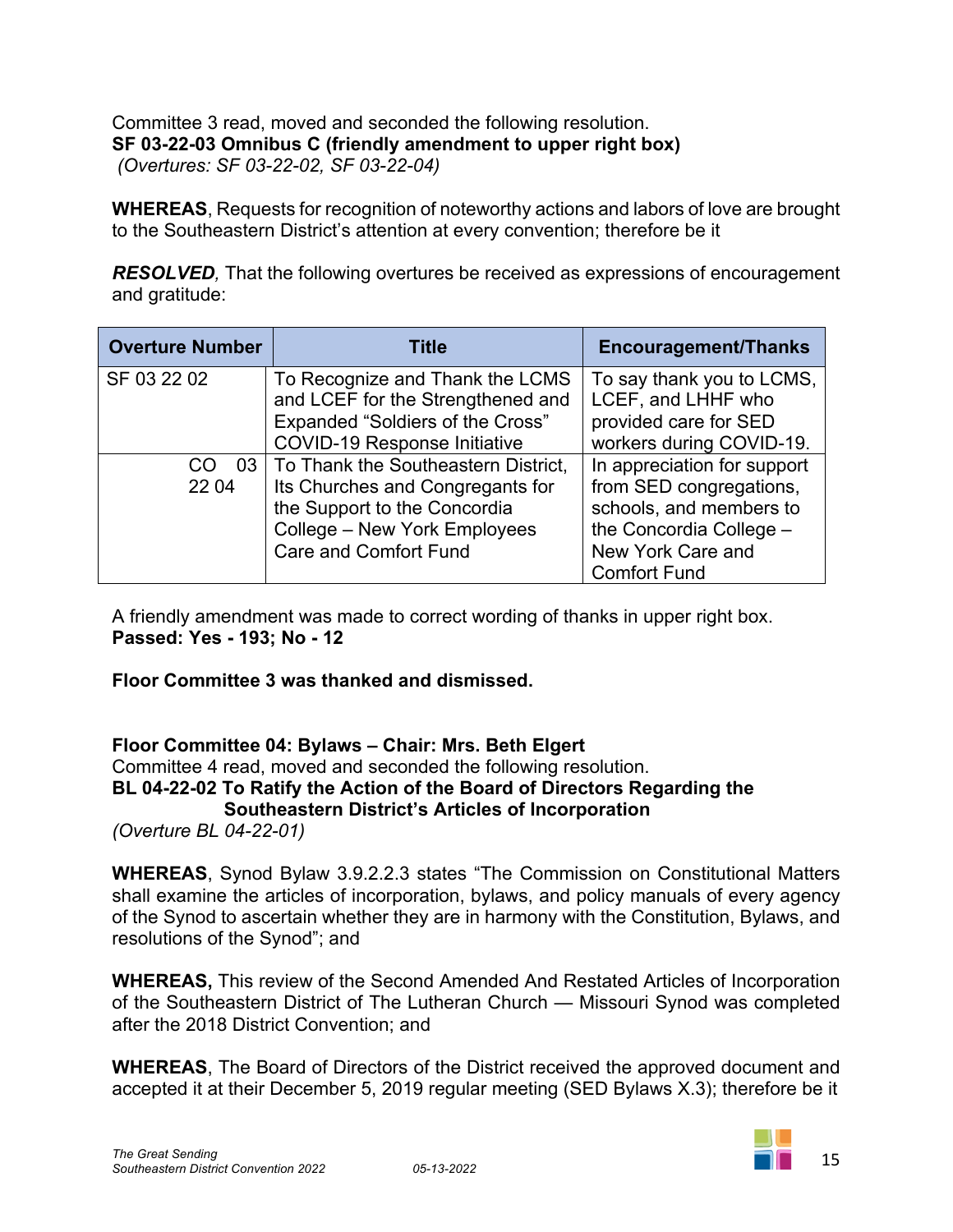*RESOLVED***,** That the Southeastern District in Convention ratify the decision of the Board of Directors that approved the Second Amended And Restated Articles of Incorporation of the Southeastern District of The Lutheran Church — Missouri Synod as approved by the Synod's Committee on Constitutional Matters.

## **Passed: Yes - 197; No - 6**

Committee 4 read, moved and seconded the following resolution.

#### **BL 04-22-03A To Bring Southeastern District Bylaws into Harmony with the Constitution, Bylaws, and Resolutions of the Synod**

*(Overture BL 04-22-03)*

**WHEREAS,** The 2019 Convention of the Lutheran Church—Missouri Synod made several changes to the Synod's Constitution and Bylaws which were subsequently ratified by the congregations of the Synod; and

**WHEREAS,** Synod Bylaw 4.1.1.2 (a) requires that the Bylaws of the districts of the Synod not conflict with the Constitution and Bylaws of Synod; and

**WHEREAS**, A review of the Southeastern District, LCMS (SED) Bylaws by the District Board of Directors (BOD) disclosed several instances where the District's Bylaws needed to be brought into harmony with the Constitution and Bylaws of the Synod; and

**WHEREAS**, Synod Bylaws 3.9.2.2.3 and 4.1.1.2 (b) require districts of the Synod to submit all changes to the Commission on Constitutional Matters (CCM) for examination to ascertain that they are in harmony with the Constitution, Bylaws, and resolutions of the Synod; and

**WHEREAS**, In response to the SED BOD submission of proposed changes in accordance with Synod Bylaws 3.9.2.2.3 and 4.1.1.2 (b), the CCM issued its Opinion (date) recommending that certain further changes be made to bring the SED Bylaws into harmony; therefore be it

*RESOLVED,* That Article V.2.a of the Bylaws of the SED be amended as follows:

a. Each voting congregation of the District shall be entitled to nominate from the minister of religion-ordained roster of the Synod two (2) persons for the office of District President. Congregations shall also be entitled to nominate two (2) persons for all other positions to be filled. Nominations for offices designated for ministers of religion-ordained or ministers of religion-commissioned must be made from the appropriate roster and according to residence **their congregational membership** within the District or region as required. Lay nominations must also be made according to residence **their congregational membership** within the District or region as required. **Mid-term board**

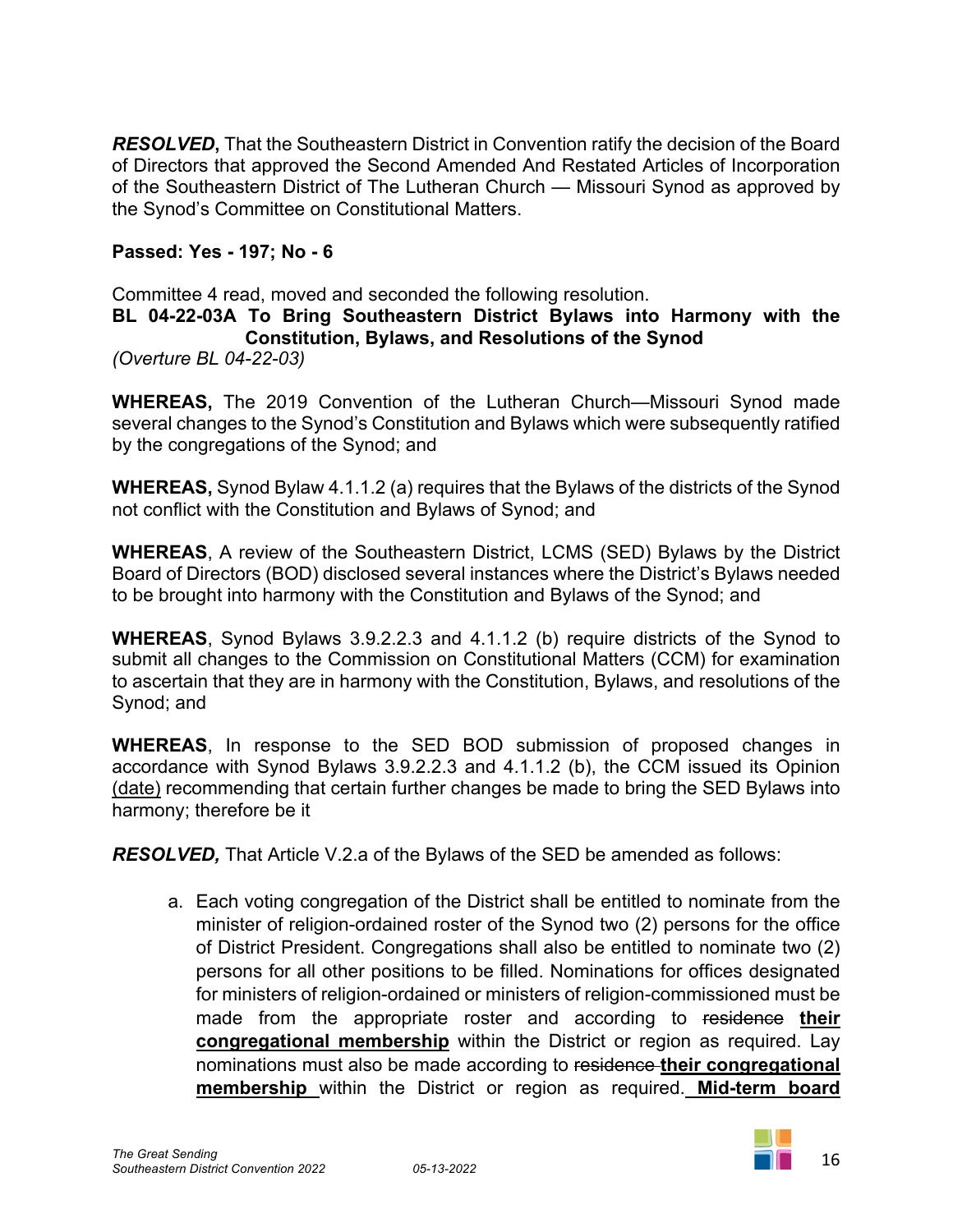# **members selected regionally, who find themselves residing in a designated region other than that of their election because regional designation was changed by the District may finish out their current terms of office.**

and be it,

*RESOLVED***,** That Article V.3.a of the Bylaws of the SED be amended as follows:

a. Vice Presidents shall be nominated by congregations within the defined District region in which they will reside and serve, if elected. In addition, nominees will be from among those on the minister of religion-ordained roster of the respective District region.

and be it

*RESOLVED*, That Article V.3.c of the Bylaws of the SED be amended as follows: a. Following **Upon** the election of the **regional** Vice Presidents a **final** separate election **will take place ranking the Vice Presidents by separate ballots with a simple majority of voting delegates determining the second and third Vice Presidents in line of succession.** by the convention delegates shall be held to determine the ranking of the Vice Presidents.

and be it

*RESOLVED*, that Article V.4.c of the Bylaws of the SED be amended as follows: a. Candidates receiving a majority on the first ballot shall be declared elected. In the election of the President and Vice Presidents, if no candidate receives a majority of the votes cast, the candidate receiving the least number of votes is to be eliminated from each successive ballot until one candidate has received a majority vote. In all other elections when a second or succeeding ballot is required for a majority, the candidate receiving the fewest votes and all candidates receiving less than 15% of the votes cast shall be dropped from the ballot, unless fewer than two candidates receive 15% or more of the votes cast, in which case the three highest candidates shall constitute the ballot. In every election, balloting shall continue until every position has been filled by majority vote.

and be it

#### *RESOLVED*, That Article VI.1 be amended as follows:

1. The President, **an officer of the district,** is shall be the chief executive officer of the District and serves as a voting member of the Board of Directors. The President shall also perform the duties of a District President, **serving as the ecclesiastical supervisor of all rostered workers in the district**, under the Constitution and Bylaws of Synod. The President shall be a full-time, salaried official of the district, and the President (except one called to fill an unexpired term of less than 18 months) may not serve as a Pastor of a congregation.

and be it

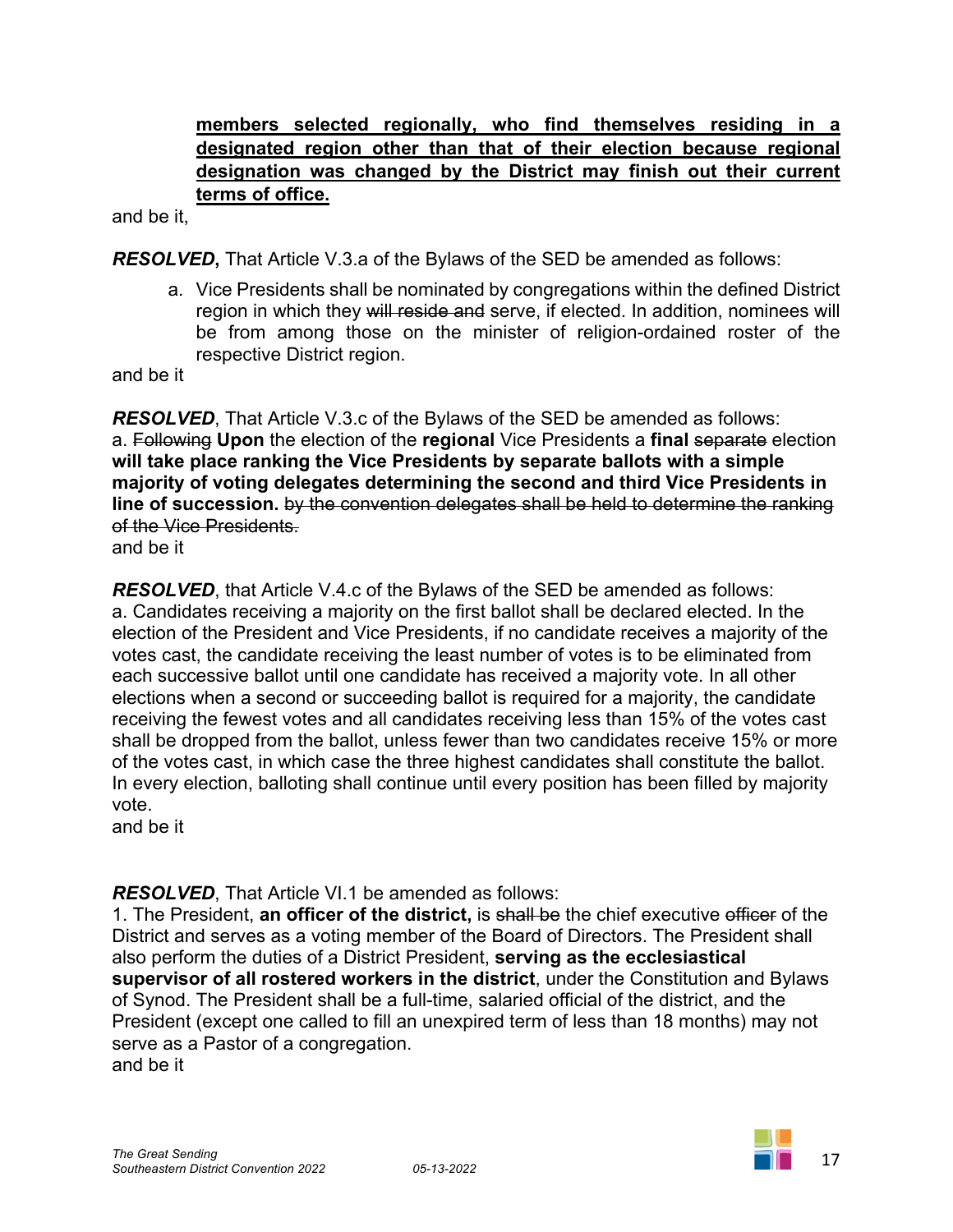*RESOLVED,* That Article VII.4 of the Bylaws of the SED be amended as follows:

1. Each member congregation of a Circuit shall be entitled to notice of and representation at a meeting of its Circuit<sub></sub>. Multi-congregation parishes are represented by one **voting pastoral delegate (if not vacant) and one voting lay delegate, plus advisory delegates for each congregation that does not supply a voting delegate.** but **Each** Circuit shall establish its own organization to achieve its objectives and to meet its responsibilities in and to the Circuit, the District, and the Synod. and be it finally

*RESOLVED*, That Article X of the Bylaws of the SED be amended as follows, a new X.4 is added and then current X.4 is renumbered to X.5.

- 1. These Bylaws may be amended at a District Convention by the majority vote of those members present at a regular session, provided there is written notice to congregations concerning the proposed amendment 30 days in advance of the Convention.
- 2. The Board of Directors shall submit proposed amendments to the Synod's Commission on Constitutional Matters to ensure they are not inconsistent with the Constitution and Bylaws of the Synod prior to consideration by the District Convention. The Board of Directors will also obtain legal guidance to ensure that any proposed amendments are not inconsistent with the laws of the District of Columbia.
- 3. In the event an amendment is approved by the District in Convention without prior approval of the Synod's Commission on Constitutional Matters, such amendment will be contingent on approval of the Commission on Constitutional Matters. The amended articles or bylaws shall become effective immediately upon, and only upon, approval of the Commission on Constitutional Matters. Should the Commission on Constitutional Matters not approve the adopted changes, the District Board of Directors may modify the amendments to comply with the Commission on Constitutional Matters' requirements upon their two-thirds vote.
- **4. When necessitated by amendments to the Synod Constitution or Bylaws or otherwise expressly directed by a resolution of the Synod in convention, amendments may be made by a two-thirds majority of the District Board of Directors. Such amendment shall be drafted by the Board of Directors Policy Committee and shall be reviewed in advance by the LCMS Commission on Constitutional Matters.**
- 5. Amendments to the District Articles of Incorporation shall be approved by a District Convention. The provisions and processes for such amendments shall be the same as for amendments to the Bylaws.

An objection was raised by a delegate that the Convention could not vote on this matter because the changes to the resolution had not come to them before the thirty days necessary before making a Bylaws change. After discussion it was determined to delay a vote on this resolution until further research was done.

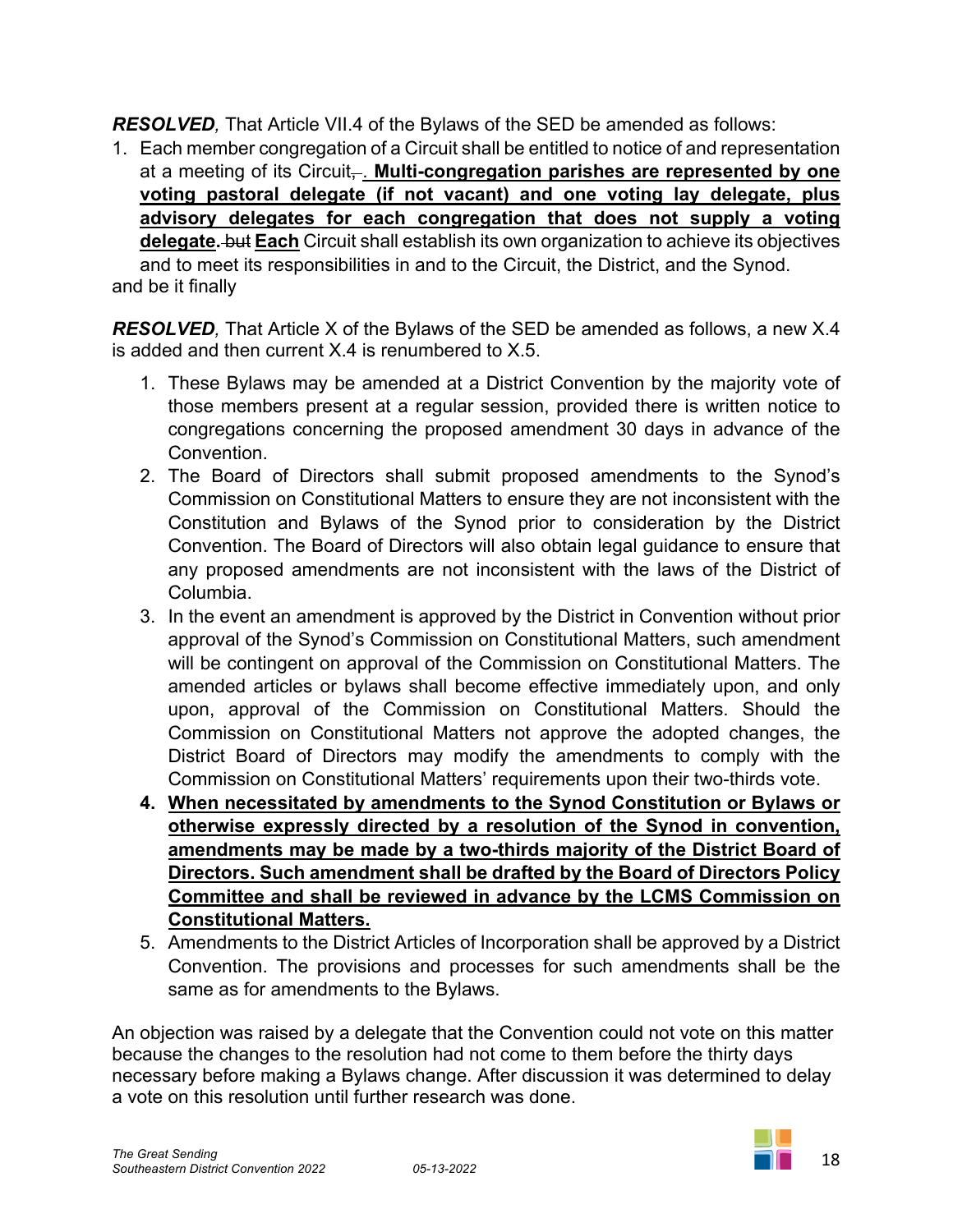## **Passed: Yes - 197; No - 6**

Committee 4 read, moved and seconded the following resolution. **BL 04-22-04 To Ratify the Reassignment of Certain Congregations to Circuits**

**WHEREAS,** Synod Bylaw 5.1.2 empowers districts to establish visitation circuits; and

**WHEREAS,** Synod Bylaw 3.1.2 (a) states the "an electoral circuit shall consist either of one or two adjacent visitation circuits, as shall be determined by the district board of directors on the basis of the following requirements: each pair of delegates shall represent 7 to 20 member congregations, involving an aggregate confirmed membership ranging from 1,500 to 10,000," and

**WHEREAS,** District Bylaw VII, 1 empowers the District Board of Directors to assign congregations to circuits and requires that such assignments be ratified by the District in Convention; and

**WHEREAS,** The District Board of Directors appointed a Task Force in Fall 2019 to study the current grouping of congregations so that each Circuit would qualify as an electoral circuit; and

**WHEREAS,** The Task Force completed their work, congregations were consulted, results were shared with Circuit Visitors, and presentations were made during webinars to professional church workers; and

**WHEREAS,** Every Southeastern District congregation impacted by the Task Force's recommendations was given an opportunity to make the final decision on whether or not they wished to move to a new electoral circuit and this overture reflects the final decision of each impacted congregation; and

**WHEREAS,** The Southeastern District Board of Directors received this report and approved it at their regular meeting on February 11, 2022; therefore be it

*RESOLVED*, That the following congregations are moved to new circuits: Southern Region Recommendation: Grace by-the-Sea, Nags Head NC moves to Circuit (C)13E from C12

Central Region Recommendations: Redeemer, Fredericksburg VA moves to C8 from C9.0 Living Hope, Stafford VA moves to C8 from C9.0 Northern Region recommendations: St. Paul's, Glen Burnie MD moves to C3 from C4 Galilee, Chester MD moves to C4 from C1 Trinity, Chesterton MD moves to C4 from C1

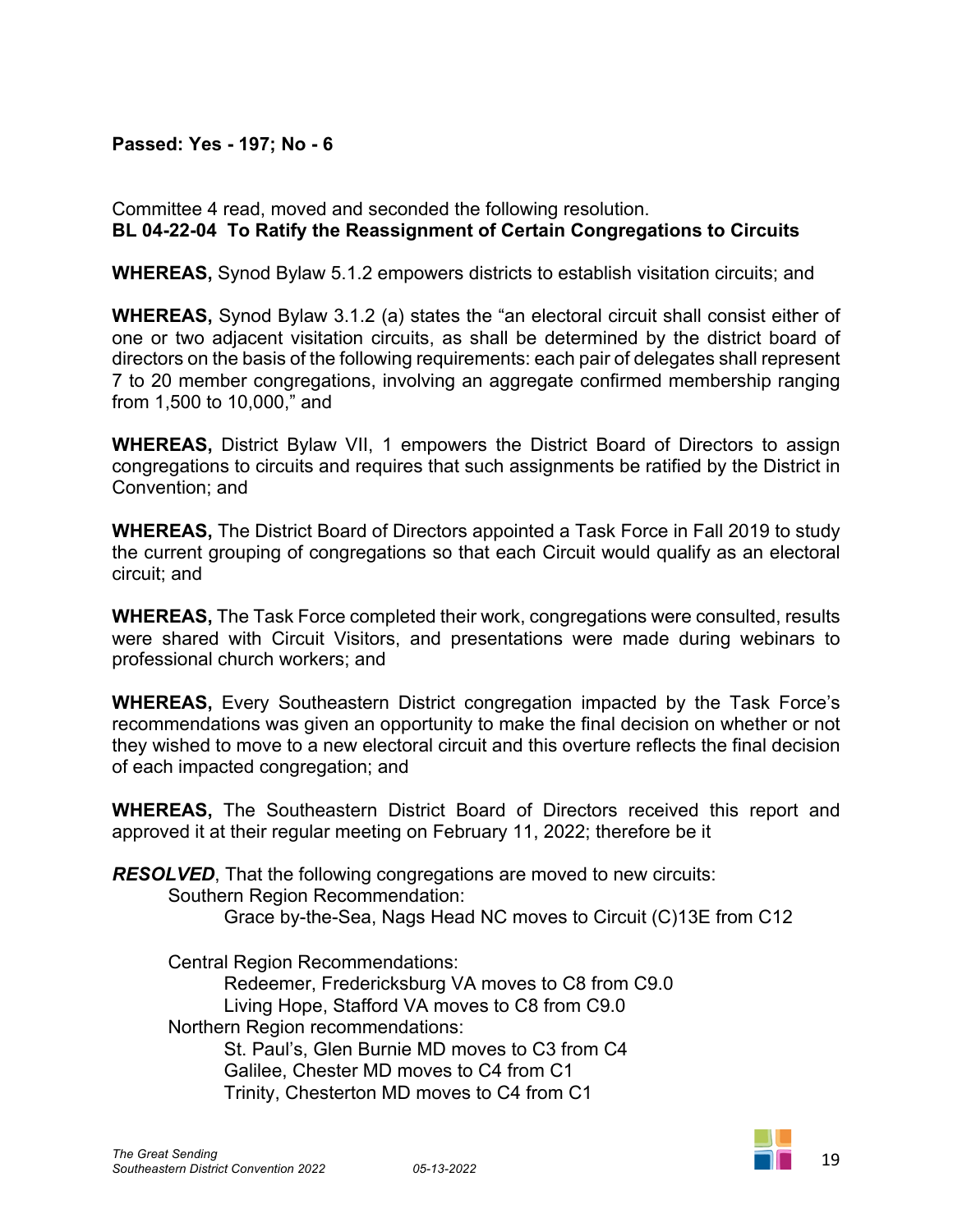First Lutheran, Towson MD moves to C3 from C2 Holy Cross, Towson MD moves to C3 from C2 Pilgrim, Bethesda, MD moves to C7 from C6 Calvary, Silver Spring MD moves to C7 from C6 Christ Deaf, Silver Spring MD moves to C7 from C6 and, be it finally

*RESOLVED***,** That the Southeastern District in Convention ratify the work of the Board of Directors.

**Passed: Yes - 210; No - 8**

Committee 4 read, moved and seconded the following resolution. **BL 04-22-05 On Changing the Size Requirements for Electoral Circuits in the Synod** *(Overtures: BL 04-22-04, BL 04-22-11, BL 04-22-12)*

**WHEREAS,** The Lutheran Church—Missouri Synod (Synod) had a million more members (35% more) during the time when our current electoral circuit minimum size requirements were set; and

**WHEREAS,** An increasingly large number of circuits ask for exceptions to the current rules for valid electoral circuits; and

**WHEREAS,** Our Synod leaders have let it be known the number of exceptions has grown excessive and needs to change downward; and

**WHEREAS,** The recent COVID-19 pandemic has decreased attendance and membership in many congregations of Synod; and

**WHEREAS**, Within the Southeastern District we have experienced the increased need for exemptions; therefore, be it

*RESOLVED***,** The Southeastern District at its 2022 Convention submit a resolution to the Lutheran Church—Missouri Synod in Convention that the number of communicant members for an electoral circuit be lowered; and be it finally

*RESOLVED,* That the required number of communicant members reflect the change in our Synod membership.

A friendly amendment was received to change "numbers" to "members" in 1st Resolved. **Passed: Yes - 209; No - 14**

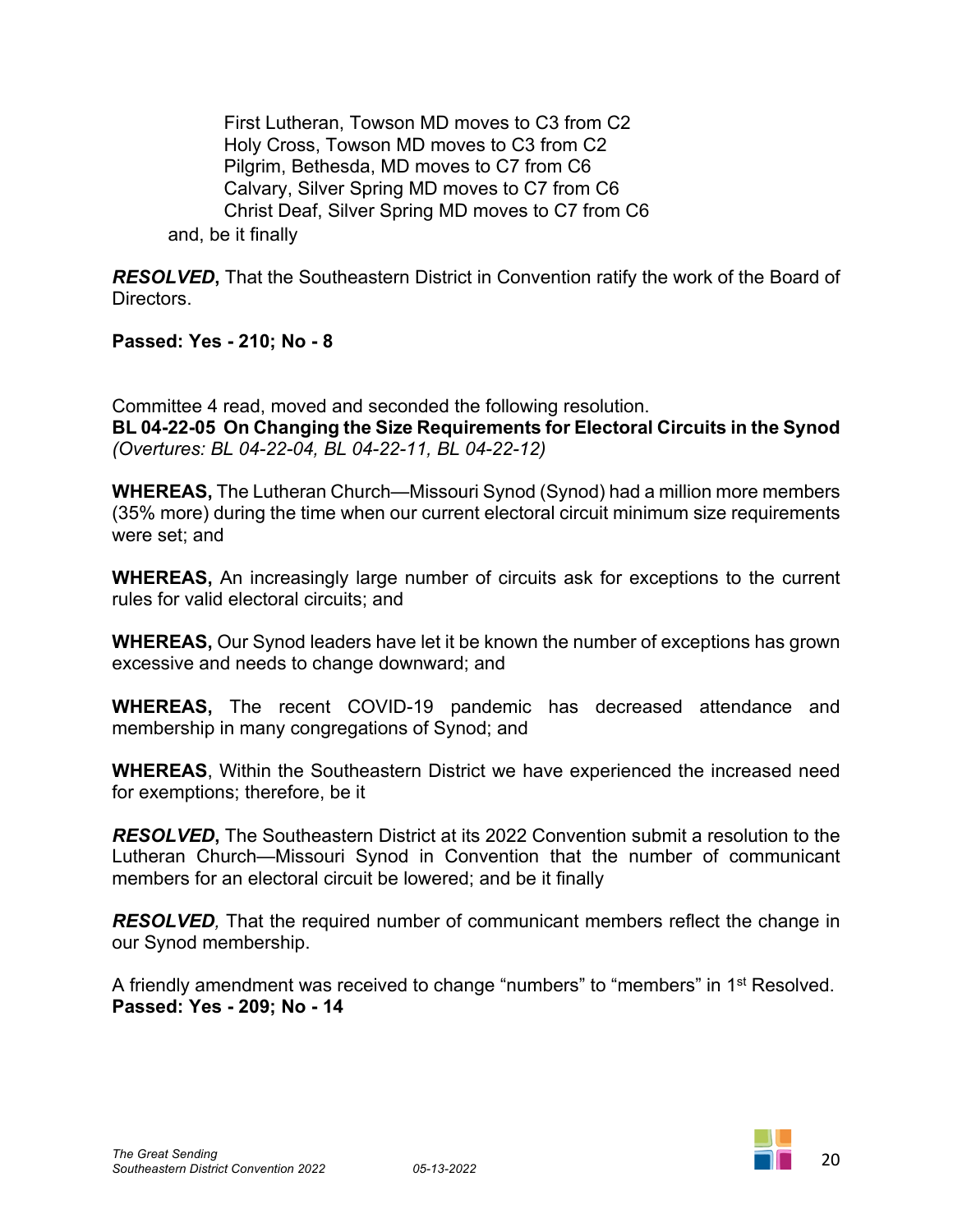Committee 4 read, moved and seconded the following resolution. **BL 04-22-07 To Change to a Four-Year Convention Cycle** *(Overtures: BL 04 -22-08, BL 04-22-09)*

**WHEREAS**, It has been studied and discussed for several years to move from a threeyear district and national convention cycle to a four-year cycle; and

**WHEREAS,** Such a change would save millions of dollars in district and national convention expenses; and

**WHEREAS**, Moving to a four-year convention cycle would demonstrate a sensitivity to the financial challenges facing many congregations and a commitment to practice wise stewardship; and

**WHEREAS,** In response to the COVID-19 pandemic the Synod and many Districts pivoted temporarily to a four-year convention cycle without great difficulty; therefore be it

*RESOLVED***,** That the Southeastern District in Convention memorialize the Synod to adopt a four-year convention cycle, effective upon completion of the 2023 national convention.

**Passed: Yes - 170; No - 51**

#### **Lunch Break (A midday dinner was provided.)**

#### **At 1:15 PM the Convention reconvened.**

**With regard to Resolution 04-22-03a**, it was moved and seconded to adopt a procedure whereby the Convention would give approval to these Bylaw changes and then submit them directly to each voting congregation of the SED, and the congregations shall by official action express their affirmative or negative vote and indicate the same to the District office. The proposed amendment shall become effective at the expiration of six months from the date on which the amendment is submitted for vote, provided a two-thirds majority of the votes cast within that period shall have favored the amendment. At the end of the six-month period the SED President shall announce the outcome of the voting by the congregations.

#### **Passed: Yes - 162; No - 35**

#### **Report from Registration Committee**

Pastor Voting Delegates – 99 Lay Voting Delegates – 114 Total – 213 Voting Delegates Advisory Delegates – 30 All Others – 46 Total Attendance - 289 Secretary Pro Tem declared that a quorum was present.

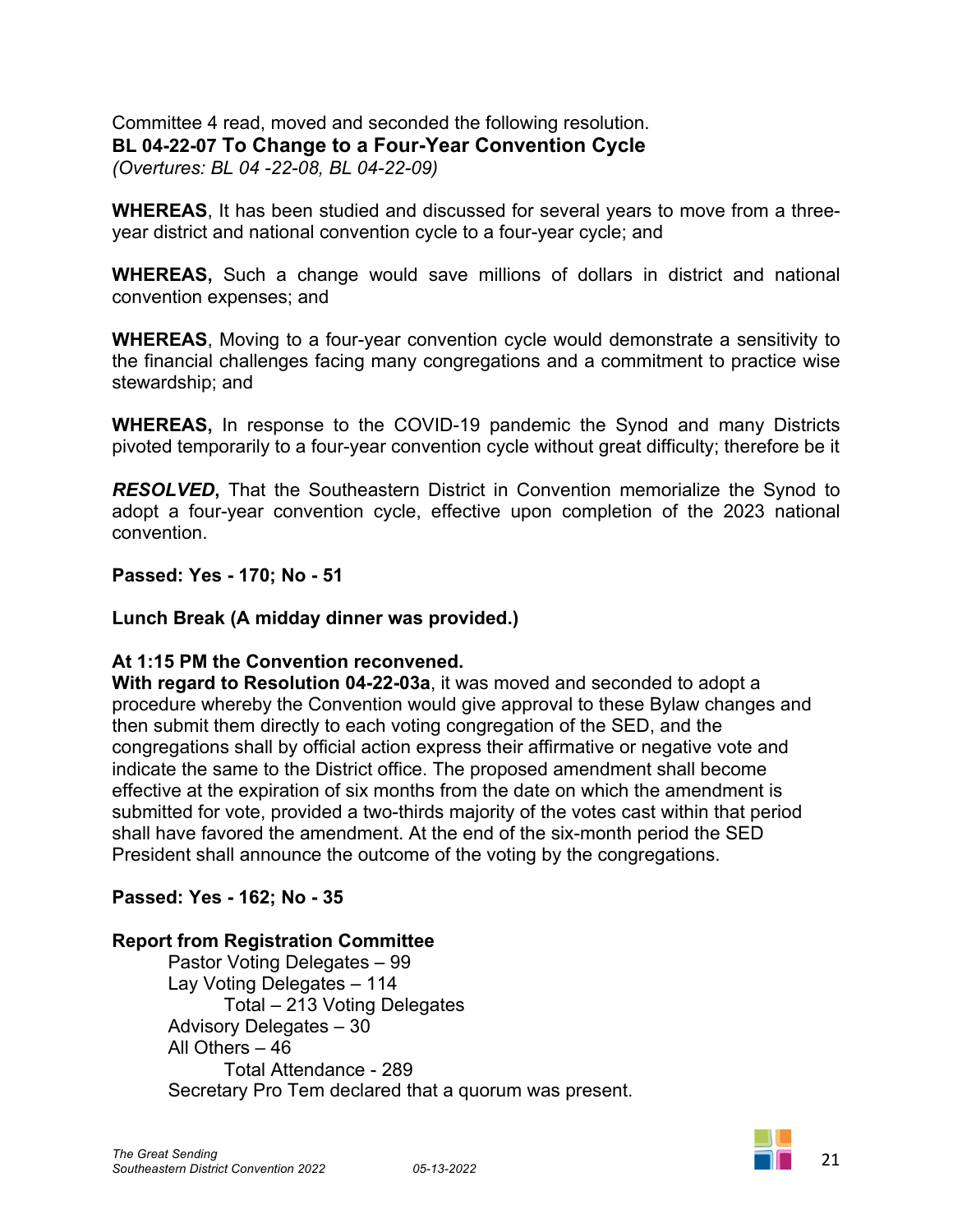Committee 4 returned to the podium and placed **BL 04-22-03A Bring SED Bylaws into accord with LCMS Bylaws** once again before the convention. The vote was called.

**Passed: Yes - 185; No - 18**

#### Committee 4 read, moved and seconded the following resolution. **BL 04-22-06A To Strengthen the Nonvoting Advisory Delegate Participation at Conventions**

*(Overture BL 04-22-10)*

**WHEREAS,** Currently, there are 12,010 Ministers of Religion – Commissioned (Church Worker Update System - March 2021) who serve the mission and ministry of congregations, schools, child development centers, camps, compassion centers, and mission work throughout the national and global mission fields; and

**WHEREAS,** The current structure of the Synod does not allow for a third category of voting delegates at district and Synod conventions (Synod Handbook: Article IX, Article XII.10.b); and

**WHEREAS**, The Synod highly values Ministers of Religion – Commissioned for their eagerness to serve the Lord and His Church (2019 Resolution. 9-17, "To Study Voting Privilege in the LCMS" p.201 of 2019 LCMS Convention Proceedings); and

**WHEREAS,** Ministers of Religion – Commissioned are considered Advisory Members with representation, voice, but no vote at conventions of districts and Synod, along with "those ordained ministers not eligible for election as a voting delegate" under Bylaw 3.1.2.1(d) … (p,101 Handbook 2019) with representation, voice, but no vote at conventions of districts and Synod; and

**WHEREAS**, At least one other district (Northern Illinois) utilizes the voice and guidance of their Ministers of Religion – Commissioned in district convention through a non-counted advisory member vote; and

**WHEREAS,** This honors the bylaw and structure of the Convention while allowing the Nonvoting Advisory Delegate voice to be heard and their vote recognized; therefore, be it

*RESOLVED***,** That the Southeastern District enable Nonvoting Advisory Delegates to provide a preliminary non-binding vote during its regular convention, and be it further

**RESOLVED**, That the results of the advisory vote be published prior to the delegate vote; and be it further

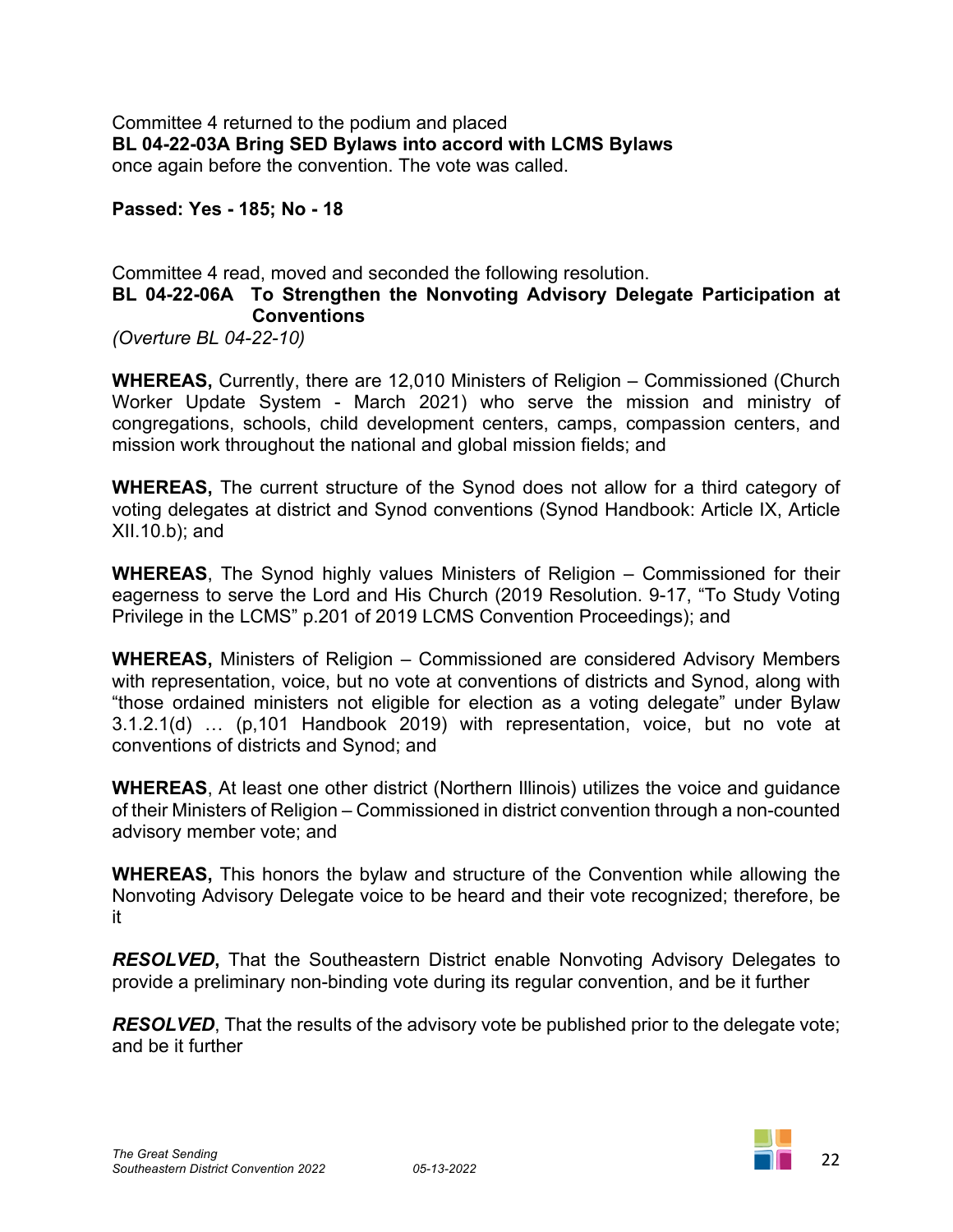*RESOLVED***,** That this become effective with the next District Convention in 2025, and be it finally

*RESOLVED***,** That the Southeastern District in Convention memorialize the Lutheran Church—Missouri Synod in Convention to pass a like-minded resolution.

#### **Passed: Yes - 118; No - 85**

Committee 4 read, moved and seconded the following resolution.

#### **BL 04-22-08 To Amend Synod Constitution to Grant Lay Vote to Every Congregation**

*(Overture BL 04-22-07)*

**WHEREAS,** The Constitution of the Synod Article V.A. deals with voting members of the Synod and states: "All organized congregations that have joined the Synod hold voting membership.," and

**WHEREAS,** "Multi-congregation parishes" are allowed to send a single lay delegate to the district convention (ByLaw 3.1.2.1.c); and

**WHEREAS**, Each individual congregation is a member of the Synod and should be entitled to a lay vote; therefore be it

*RESOLVED,* That the Southeastern District in Convention memorialize the Lutheran Church—Missouri Synod at its 2023 convention to

- 1. Give all organized congregations that hold membership in the Synod the opportunity to be represented by a lay delegate and a pastoral delegate at district conventions.
- 2. Retain a single vote for a pastor who represents more than one congregation.
- 3. Amend ByLaw 3.1.2.1.c of the Synod Constitution as follows:

"All organized congregations that have joined the Synod holding voting membership. At the meetings of the districts of the Synod every congregation or parish is entitled to two votes, one of which is to be cast by the pastor and the other by the lay delegate. In the case of a single pastor representing two or more congregations, no individual shall cast more than one vote."

#### **Passed: Yes - 182; No - 27**

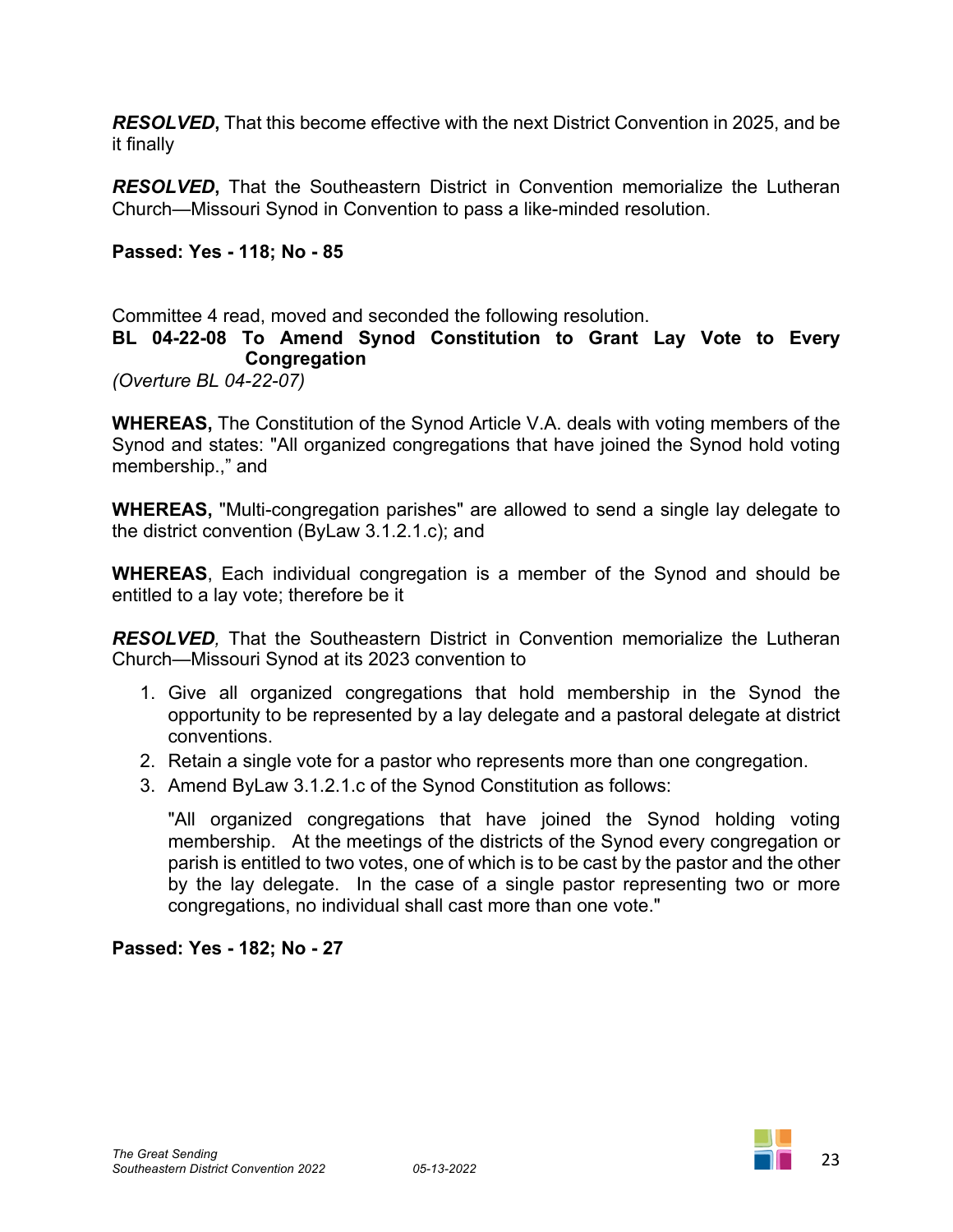Committee 4 read, moved and seconded the following resolution.

#### **BL 04-22-09 To Develop an Ethics Policy for the Southeastern District When Dealing with the Disposition of a Congregation's Property**

*(Overture BL 04-22-05)*

**WHEREAS,** Congregations, in the course of writing Constitutions and Bylaws, specify where their assets should go in the case of dissolution; and

**WHEREAS**, These documents, or copies thereof, are reviewed by the Constitution Review Task Force, approved by the Southeastern District Board of Directors, and kept on file at the District Office; and

**WHEREAS,** In the course of resourcing congregations, the Southeastern District may counsel a congregation on the disposition of church property; therefore be it

*RESOLVED***,** That the Southeastern District in Convention direct the District Board of Directors to develop a policy statement that advises District officials working with a congregation involving the distribution of property; and be it

*RESOLVED***,** That the policy includes disclosure of the District's interest in the disposition of the congregation's property and that the congregation controls the disposition of their property.

**Passed: Yes - 189; No - 15**

Committee 4 read, moved and seconded the following resolution. **BL 04-22-10 Omnibus A** *(Overture BL 04-22-06, BL 04-22-15)*

**WHEREAS**, The Floor Committee has considered all overtures assigned to it and has concluded, for various reasons, that certain overtures should be declined; therefore be it

| <b>Number</b>  | <b>Title</b>                            | <b>Reason</b>                    |
|----------------|-----------------------------------------|----------------------------------|
| OV BL 04-22-06 | To Give Thanks for a New                | <b>Referred back to Circuit</b>  |
|                | <b>Partnership Qualifying Electoral</b> | <b>Realignment Committee for</b> |
|                | Circuit 3, Baltimore                    | further conversation.            |
|                | East to Vote                            |                                  |
| OV BL 04-22-15 | To Amend Southeastern District          | Referred back to Board of        |
|                | Bylaw, Article VI, Duties of            | Directors to direct the          |
|                | Officers re Allowing the District       | Committee on Staffing to         |
|                | President to Serve as a Pastor          | include this consideration in    |
|                | of a Congregation                       | their work on staffing.          |

*RESOLVED*, That the following overtures be referred to

#### **Passed: Yes - 184; No – 18**

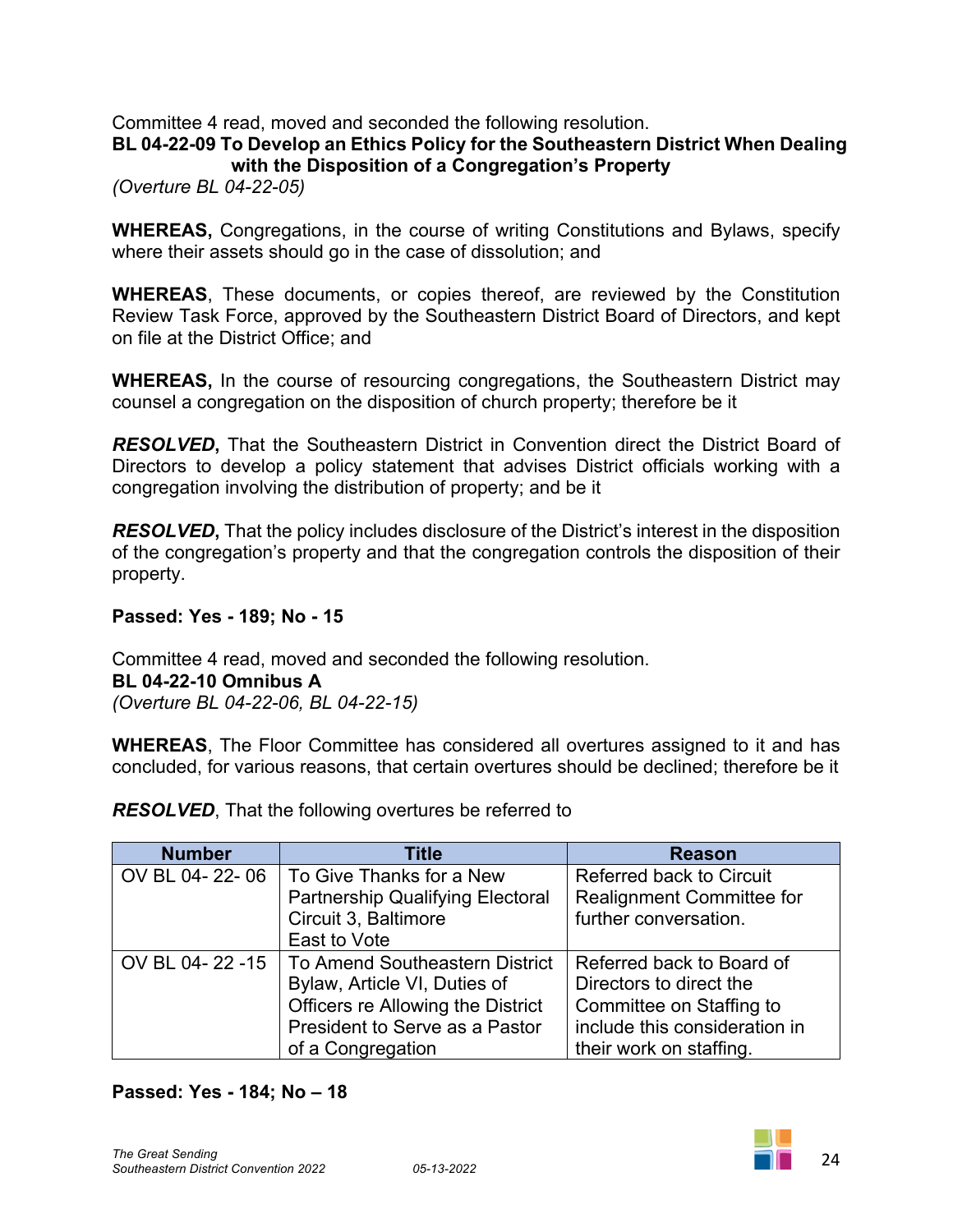**Floor Committee 4 was thanked and dismissed.**

**Floor Committee 05: Theology & Practice –** Chair: Rev. Bill Beyer, 1st Vice President

Committee 5 read, moved and seconded the following resolution.

# **TP 05-22-01 To Support the Lutheran Church—Missouri Synod's Specific Ministry Pastor Program**

*(Overture TP 05-22-01)*

**WHEREAS**, There is a severe shortage of pastors and church workers anticipated in the near future; and

**WHEREAS,** The Lutheran Church—Missouri Synod (LCMS), gathered in Convention in 2007, created another path to ordination with the Specific Ministry Pastor Program (SMP) thus enabling more men to become ordained as Specific Ministry Pastors; and

**WHEREAS**, The SMP program has already enabled several Circuits of the Southeastern District (SED) to benefit from the SMP program including twenty-seven SMP pastors currently serving congregations, and eight other students are currently enrolled in the program; and

**WHEREAS,** There are not enough eligible students preparing for church work in the current Seminary program to meet the current, much less future needs of the church; and

**WHEREAS,** Many congregations are currently without pastors or other needed church workers; therefore be it

*RESOLVED*, That the SED provide increased funding for SMP students to encourage enrollment and completion of the SMP program; and be it further

*RESOLVED***,** That the SED form a strategic partnership with the Ft. Wayne and St. Louis Seminaries to enroll sixteen students in the SMP program within the SED over the next triennium: and be it finally

*RESOLVED***,** That the SED memorialize the 2023 Convention of the LCMS for Synod to expand its current support of the SMP program by increasing funding and enrollment.

**Passed: Yes - 181; No - 24**

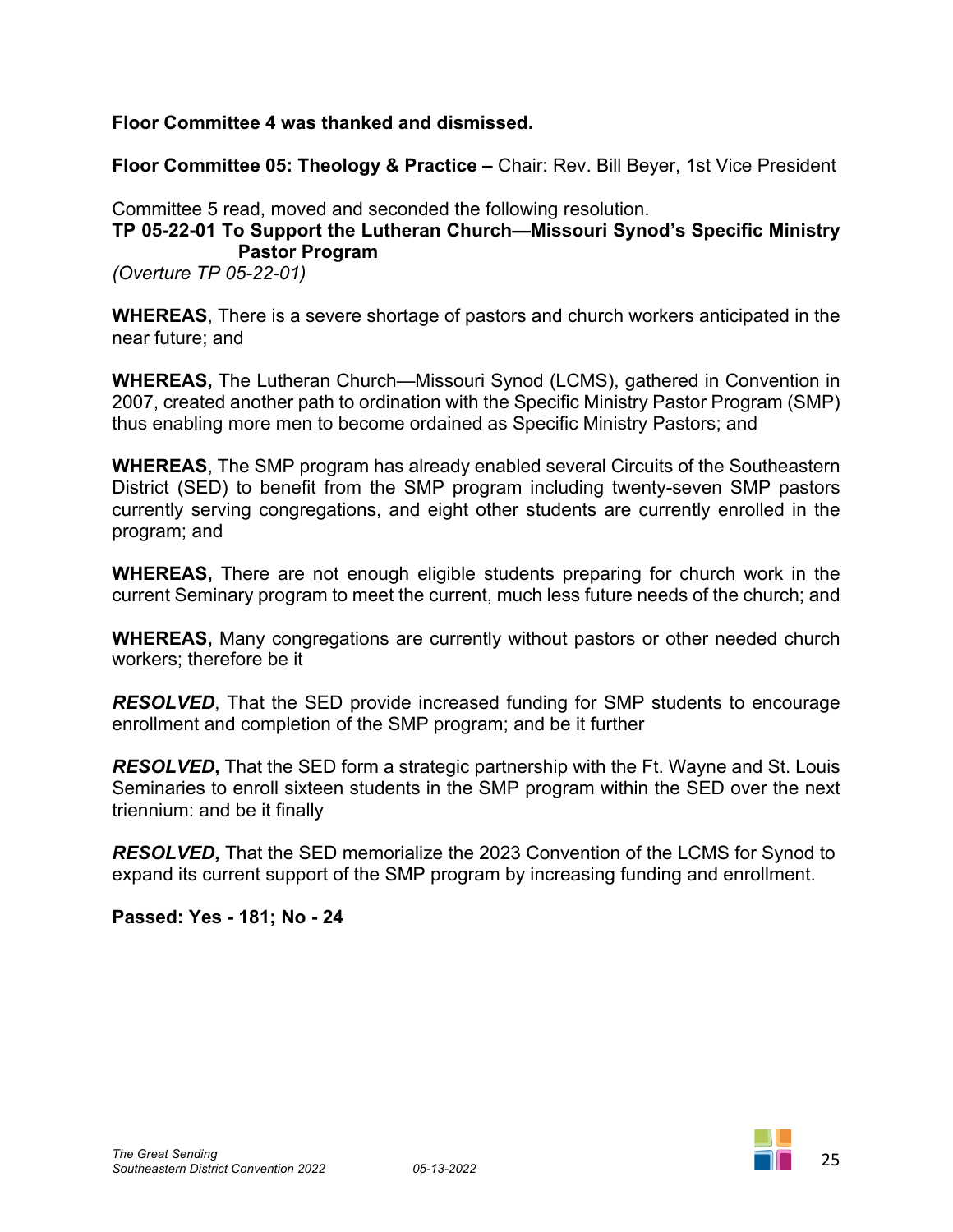Committee 5 read, moved and seconded the following resolution.

#### **TP 05-22-02 To the Use of the Koinonia Project Process to Resolve Conflict Due to Differences in Ministry and Practice**

*(Overture TP 05-22-02)*

**WHEREAS,** The Scriptures teach us to love one another and seek unity (1 Peter 1:3-8, Colossians 3:12-14, Ephesians 4:3); and

**WHEREAS**, In a fractured society, where division and discord are celebrated and encouraged, the church has an opportunity for witness; and

**WHEREAS**, The members of the church, including the workers, are to be the light of Christ and the example of forgiveness, restoration, and love; and

**WHEREAS**, The Koinonia Project materials were written by Rev. Dr. Herbert Mueller, are available for review [https://www.lcms.org/about/leadership/president/koinonia-project], is approved for use by the Synod Council of Presidents, is currently being used successfully by the Synod Council of Presidents; and

**WHEREAS**, This conflict resolution process is preferred to bringing formal charges against another in the Southeastern District and promotes harmony; therefore be it

*RESOLVED*, That the members of the Southeastern District commit to seeking unity with each other, bearing with each other, putting the best construction on every situation, and offering the benefit of the doubt to each other; and be it further

*RESOLVED*, That the Southeastern District leadership provide training for all Professional Church Workers and others across the Southeastern District in the Koinonia Project during the next triennium; and be it further

*RESOLVED*, That the members of the Southeastern District affirm and engage in the Koinonia Project prior to and as part of the dispute resolution process; and be it finally

*RESOLVED***,** That the Southeastern District memorialize the 2023 Convention of the LCMS to follow a similar pattern for conflict resolution.

**Passed: Yes - 179; No - 21**

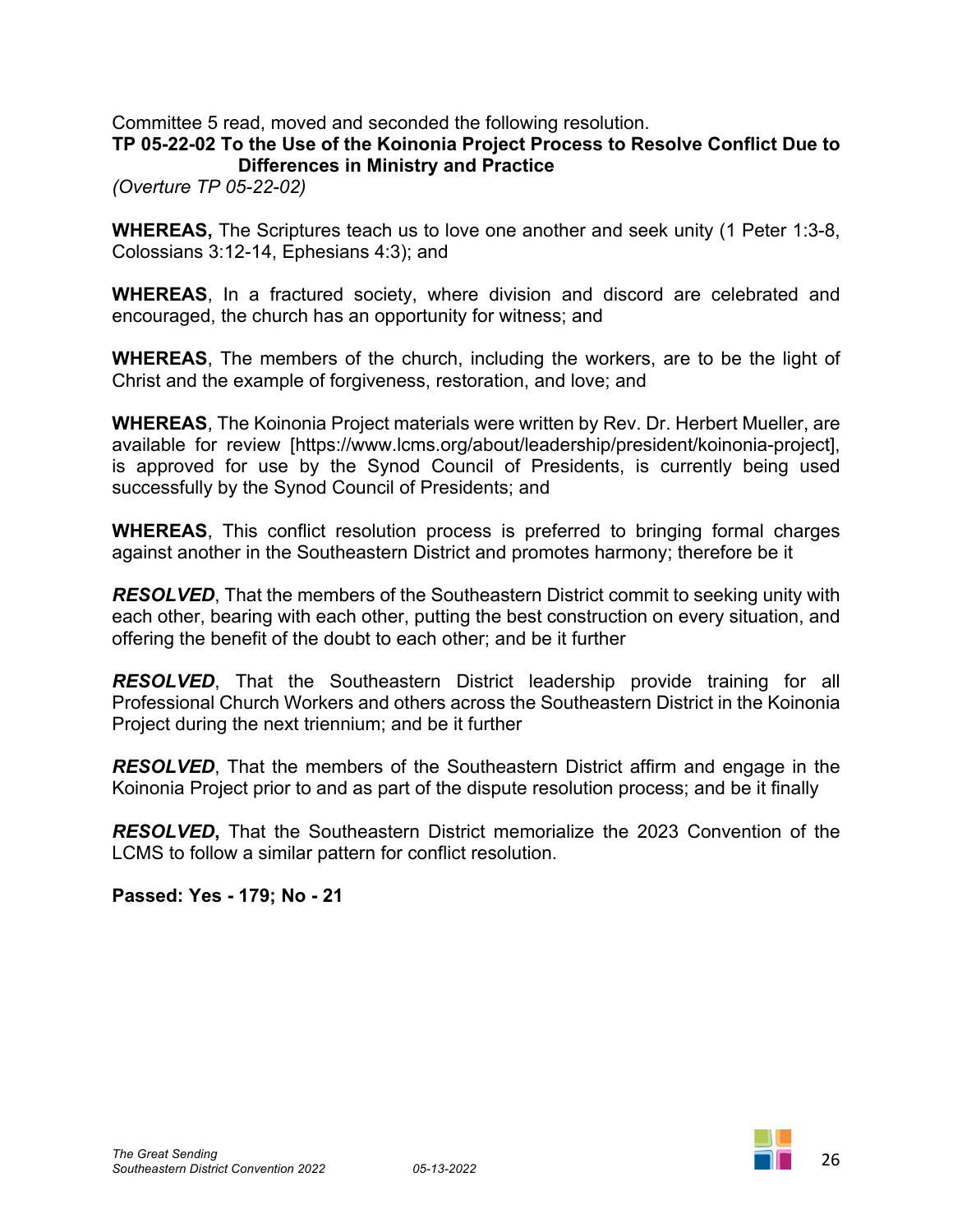Committee 5 read, moved and seconded the following resolution. **TP 05-22-03 To Explore Non-Residential Opportunities for Pastoral Education** *(Overture TP 05-22-03)*

**WHEREAS**, Our Lord invites us, "The harvest is plentiful, but the laborers are few; therefore, pray earnestly to the Lord of the harvest to send out laborers into his harvest. (Matthew 9:37-38)"; and

**WHEREAS,** The call throughout the generations for churches to be led by pastors trained and equipped for Biblically grounded, Confessionally sound, and Contextually appropriate ministry; and

**WHEREAS,** The need to raise up new pastors in a time when current pastors are retiring, and residential enrollment is decreasing at our Seminaries; and

**WHEREAS**, The challenge of residential education in the 21st century includes the financial costs, not only of tuition (which is currently covered by the seminaries), but also housing and basic living expenses such as food and clothing, the length of study while living with these burdens, and the challenges of these transitions in various life stages all limiting the opportunities for men to answer the call to service; and

**WHEREAS**, The opportunity of life and ministry in the 21st century, including technological advances for communication and learning, mid-life career changes, and the potential to recruit men whose life situations may limit the possibility of residential formation; and

**WHEREAS**, The adaptability of the Lutheran Church—Missouri Synod to send workers for the harvest, even in an age before our current technology: "More than half of those who graduated from the seminary in Fort Wayne during the first nine years of the school's existence attended from one to two years: about one third of them, two to three years. The aim was to provide men with the most practical instructions so that they would enter the work as early as possible. (Carl S. Meyer, Moving Frontiers, p. 217)"; and

**WHEREAS**, The history of Lutheran Church—Missouri Synod to provide training in our present context, including the decision to create seminaries in North America, rather than returning to Germany for pastoral education; therefore, be it

*RESOLVED*, The Southeastern District in convention encourage the District Leadership and Synod to explore further non-residential opportunities for pastoral education and ordination, for the sake of the church.

A Friendly amendment to the  $4<sup>th</sup>$  Whereas was accepted – "Not only of tuition [which is currently covered by the seminaries] but …"

#### **Passed: Yes - 177; No - 25**

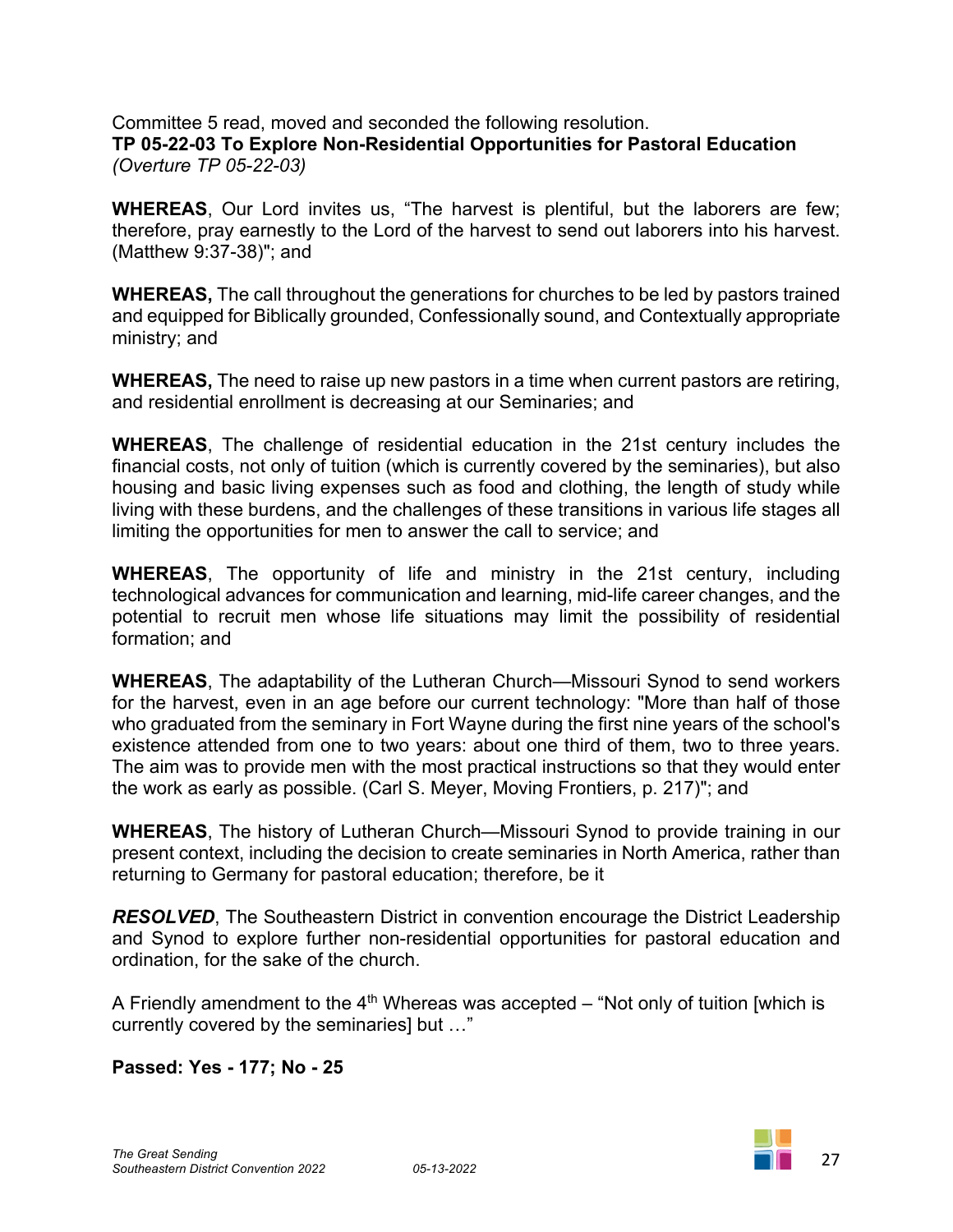## **Floor Committee 5 was thanked and dismissed.**

## **Floor Committee 2 returned to the podium.**

Committee 2 read, moved and seconded the following rewritten resolution. **TP 02-22-07A Toward Racial Equality and the Great Commission** 

**WHEREAS,** The sin of racism is an obstacle to the Great Commission, it would be irresponsible of us not to examine our human failings with respect both to the Great Commandment of love and the Great Commission to make disciples of all tribes, languages, and nations through the Gospel and drawing them into the body of Christ (2 Corinthians 19:7, Romans 2:4, Galatians 2:6, Ephesians 6:9, Colossians 3:25, 1 Peter 1:17, Matthew 28:19-20, Mark 16:15-16, Luke 24:47, Acts 1:8); and

**WHEREAS,** Martin Luther taught, and we confess, that the Fifth Commandment, You shall not murder, means we should fear and love God so that we do not hurt or harm our neighbors, but help and defend them in every physical need, which many have shamefully failed to do especially regarding our fellow Americans who are Black and people of other ethnic minority groups (Luke 10:25–37, Proverbs 24:1-2, Ephesians 4: 31-32, Matthew 25:42-43, Matthew 5:22, 1 John 4: 19-21, Proverbs 31:8-9); and

**WHEREAS,** We lament the silence of Christians in the face of slavery in the past and other racial injustices that continue to this day, such as discrimination in jobs, housing, education, and other areas, past and present, which cause great suffering to many Americans and harm our entire nation, which leaves in place economic and social liabilities that would persist even if racial prejudice suddenly disappeared; and

**WHEREAS,** Justice, which goes beyond kindness toward others, is based on laws, institutions, and practices that are fair and just to all; and

**WHEREAS,** Many LCMS convention resolutions on the issue of race have asserted the clear biblical teaching that all humans, whatever the color of their skin, have been created in the image of God and redeemed through the life, death, and resurrection of Jesus; yet we continue to lag in mission outreach that crosses racial lines, and in addressing racial injustices – offenses that put us in need of God's mercy and call us to action<sup>1</sup>; and

**WHEREAS,** The report of Synod's Commission on Theology and Church Relations (Racism and the Church1994) documents a disturbing pattern in The Lutheran Church— Missouri Synod of following the path of our surrounding culture regarding slavery and other racial injustices, thus conforming to the world rather than being transformed in Christ (Romans 12:2); and

**WHEREAS,** Our former policy of having racially segregated churches and schools resulted in turning people of color and other ethnic groups away from our church doors and in fewer new members of color, yet these habits and attitudes of old sins persist, making our outreach across racial lines more difficult now than it should be; and

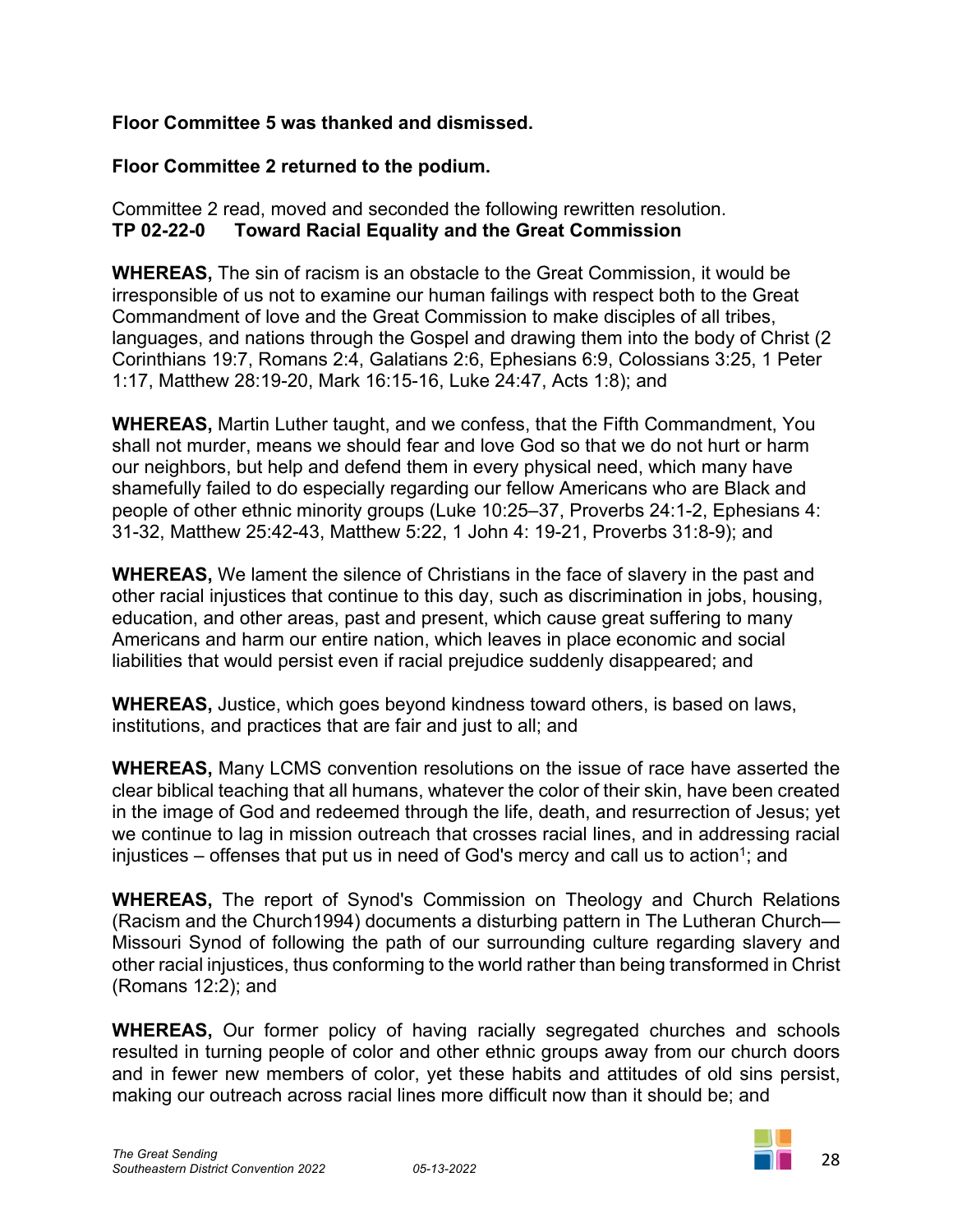**WHEREAS,** We give thanks to God for courageous leaders among us who over the years have overcome racial barriers and do so even today, we still have much to learn about how to be racially inclusive; for all of which we seek the grace of God to find more faithful ways of reflecting God's love and our unity in Christ; and

**WHEREAS,** To reach deeply into the life of our congregations, a church-wide campaign that is truly filled with the love and joy of the Holy Spirit cries out for our response; and

**WHEREAS**, A Day of Repentance and Prayer for Racial could be enhanced with simple but starkly honest background material, highlighting sins of racism in our nation's history, and even in its Christian churches, including our own Lutheran Church – Missouri Synod; and

**WHEREAS**, Such an event should be held Synod-wide urging all LCMS pastors, congregations, and other affiliates of Synod to participate perhaps on Life Sunday or another specified date; and

**WHEREAS**, This event should be a joyous, Spirit-filled day that can deepen our faith in Christ, empower us to seek justice, and help us eagerly to welcome people across all racial and ethnic groups into fellowship with us through our Lord and Savior; therefore be it

*RESOLVED***,** That by the next Synod Convention, we respectfully urge the President of Synod and its district presidents to incorporate within our annual celebration of life an encouraging call to repent of all sins against the equal value of life created in God's image, including, but not limited to, all sins devaluing people due to their tribe, language, skin color, or people group, urging all LCMS pastors and congregations and other affiliates of Synod to participate, and be it

*RESOLVED,* That we see this day of repentance and prayer as a long-overdue confession of sins of commission and omission against people of color, for which we truly repent, and seek God's forgiveness and great mercy in Christ, that sets all of us free to be reconciled with all people regardless of race or color, and be it finally

*RESOLVED,* That we become known as a church body that eagerly welcomes people across all racial and ethnic groups into fellowship with us through our Lord and Savior.

Footnotes:

1. "Repentance and Hope: A Missional Appreciation and Appraisal of LCMS Educational Institutions for the Training Black Church Workers" by Matthew E. Borrasso and "Concordia Selma Closes: Putting the Demise of The Lutheran Church—Missouri Synod's Educational Institutions for Black Ministry in Historical Perspective" by Matthew E. Borrasso. Both of these resources can be found in the Convention's YAPP.

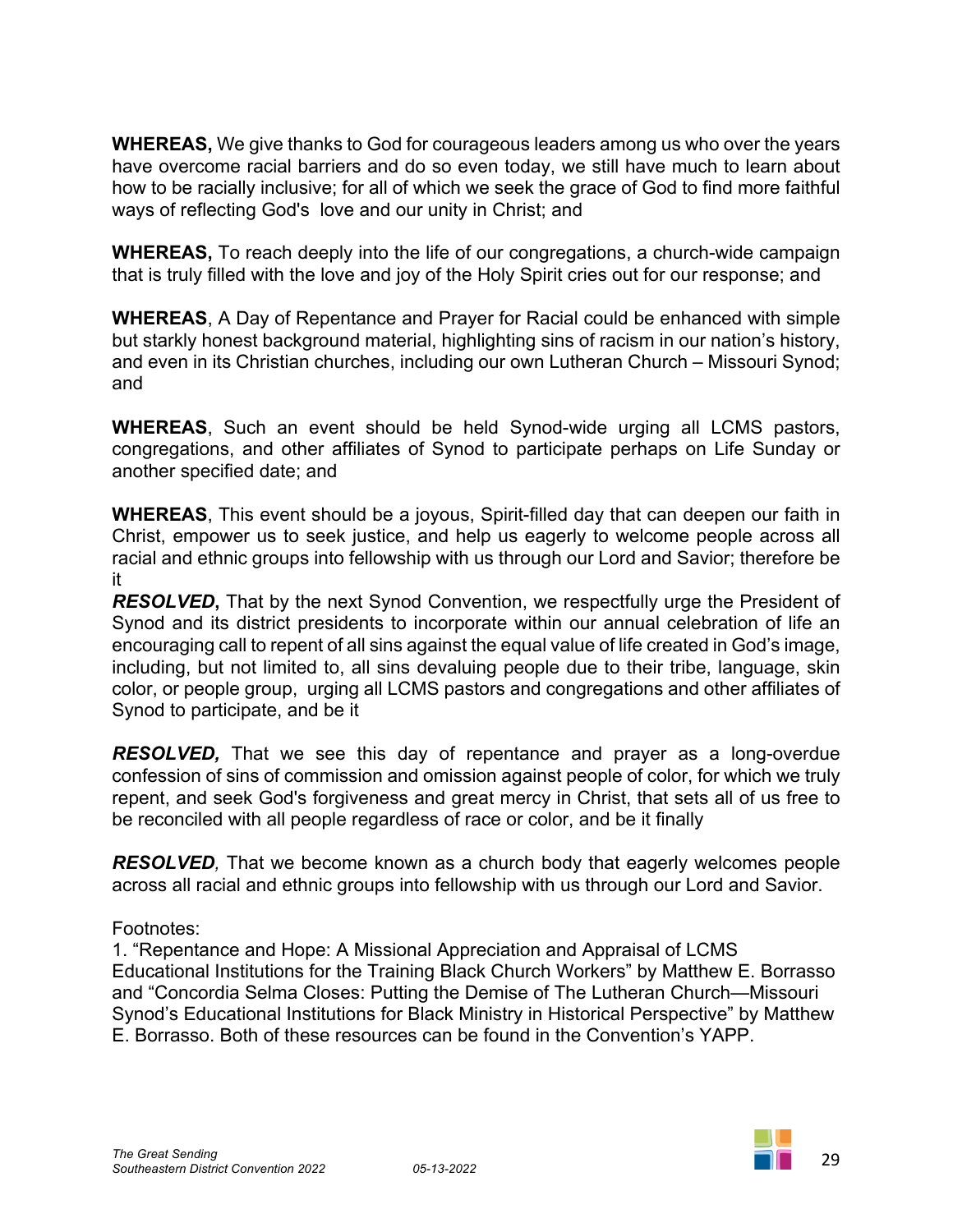2. "Racism and the Church: Overcoming the Idolatry". A Report of the Commission on Theology and Church Relations of the Lutheran Church – Missouri Synod, February 1994. https://files.lcms.org/file/preview/CF31F293-63FA-4763-9793-C227DF3867E7

An amendment was presented and accepted as friendly to change "Justice" to "Equality" in the title. Other delegates also spoke to the resolution. A lengthy amendment to the 1<sup>st</sup> Resolved was also accepted to replace the words "have a specified Sunday, perhaps Life Sunday, as 'A Day of Repentance and Prayer for Racial Justice and Healing' in our land" with "incorporate within our annual celebration of life an encouraging call to repent of all sins against the equal value of life created in

God's image, including, but not limited to, all sins devaluing people due to their tribe,

# **Passed: Yes - 151; No - 55**

language, skin color, or people group".

Committee 2 read, moved and seconded the following resolution.

**CO 02-22-06 To Support Luther Classical College In Order To Provide, For The Southeastern District, Faithful Lutheran Pastors And Teachers Who Will Not Be Burdened With Extraordinary Student Debt** 

**WHEREAS**, The SED desires to bring qualified pastors and teachers to the SED; and

**WHEREAS**, The burden of student debt dissuades men from pursuing the pastoral office and also dissuades men & women from pursuing the vocation of Lutheran school teacher; and

**WHEREAS**, Luther Classical College (Casper, WY; [www.lutherclassical.org](http://www.lutherclassical.org/)), starting in 2025, will prepare men to enter into the seminary and serve as faithful Lutheran pastors; and

**WHEREAS**, Luther Classical College will prepare men & women to serve as faithful Lutheran teachers; and

**WHEREAS**, Luther Classical College is intentionally limiting tuition to \$8,500/yr; therefore, be it

**RESOLVED**, That the Southeastern District support and promote the work of Luther Classical College (www.lutherclassical.org/promote); and, be it further

**RESOLVED**, That the Southeastern District encourage congregations to become financially supporting congregations of Luther Classical College ([www.lutherclassical.org/supporting-congregations](http://www.lutherclassical.org/supporting-congregations)), and, be it further

**RESOLVED,** That the Southeastern District commend this overture to Synod in Convention.